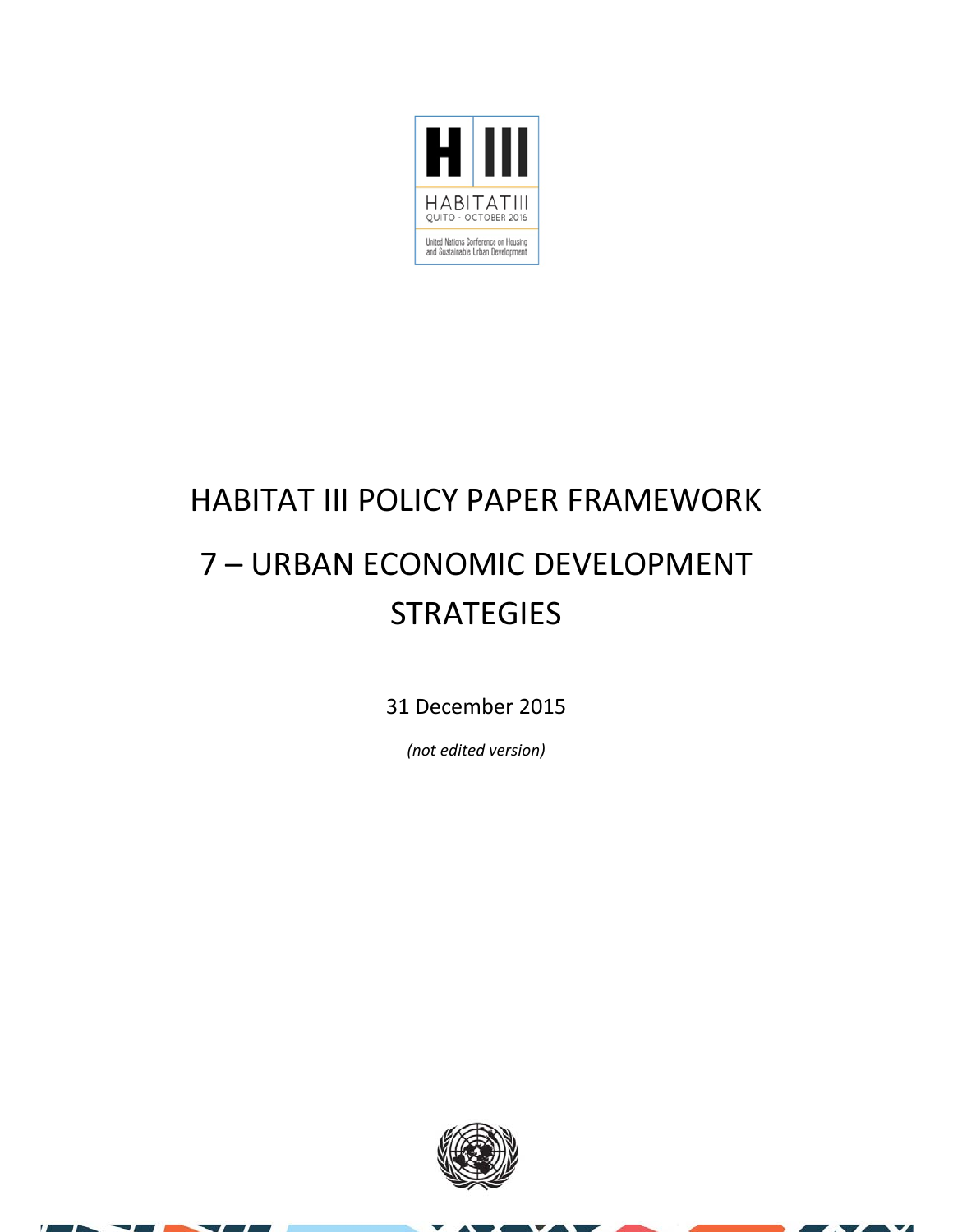

*This Habitat III Policy Paper Framework has been prepared by the Habitat III Policy Unit 7 members and submitted by 31 December 2015. It has followed the Habitat III Policy Paper Framework template<sup>1</sup> provided by the Habitat III Secretariat2 to all Habitat III Policy Units.* 

*Habitat III Policy Units are co‐led by two international organizations and composed by a maximum of 20 experts each, bringing together individual experts from a variety of fields, including academia, government, civil society and other regional and international bodies.* 

*The composition of the Policy Unit 7 can be consulted at www.habitat3.org* 

<sup>1.</sup> Note by the Secretariat: In specific cases slightly changes to the Habitat III Policy Paper Framework template have been accepted such as addition of executive summaries, introductions, bibliography, etc. However all frameworks have been adapted to the three basic expected accomplishments: challenges, priorities and implementation. The Habitat III Policy Paper Framework template can be consulted at: www.habitat3.org

<sup>2.</sup> Note by the Secretariat: This Policy Paper framework has followed the main expected accomplishments: challenges, priorities and implementation. Subsections suggested in the template have been partly followed.



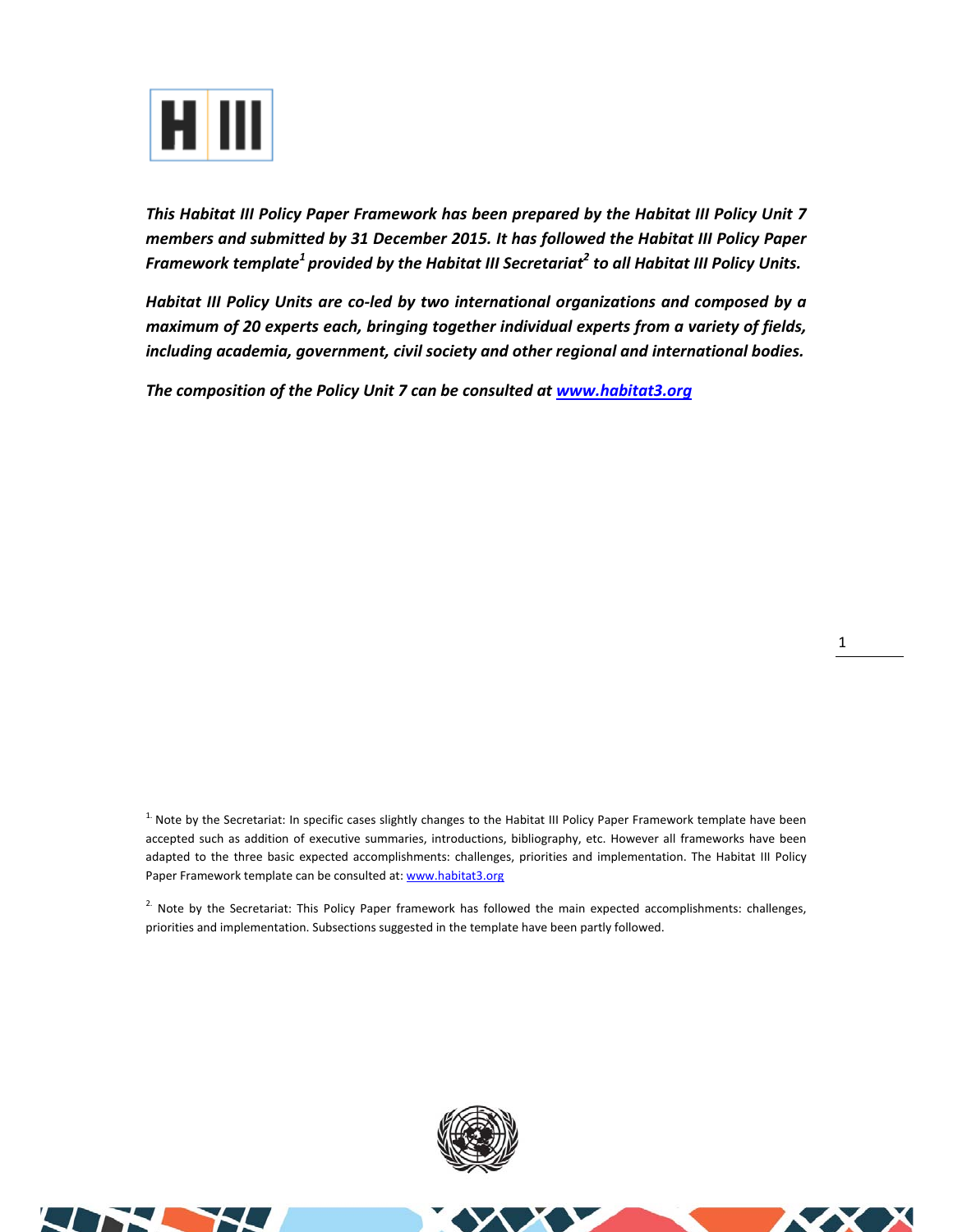

| 1. Challenges |                      |                                                                                                                                                                                                                                                                                                                                                                                                                                                                                                                                                                                                                                                                                                                                                                                                                                                                                                                                                                                                                                                                                                                                                                                                                                                                                                                                                                                                                                                                                                                                                                                                                                                                                             |
|---------------|----------------------|---------------------------------------------------------------------------------------------------------------------------------------------------------------------------------------------------------------------------------------------------------------------------------------------------------------------------------------------------------------------------------------------------------------------------------------------------------------------------------------------------------------------------------------------------------------------------------------------------------------------------------------------------------------------------------------------------------------------------------------------------------------------------------------------------------------------------------------------------------------------------------------------------------------------------------------------------------------------------------------------------------------------------------------------------------------------------------------------------------------------------------------------------------------------------------------------------------------------------------------------------------------------------------------------------------------------------------------------------------------------------------------------------------------------------------------------------------------------------------------------------------------------------------------------------------------------------------------------------------------------------------------------------------------------------------------------|
|               | 1.1. Urban potential | Cities are productive, drivers of growth; connectivity, knowledge and creativity<br>O<br>New technologies will increase their potential further, though there is the question of how<br>$\circ$<br>they benefit all, not only the wealthiest -smart cities<br>National economic development has been and will be increasingly driven by cities: FACTS -<br>$\circ$<br>decomposing growth by urban/other<br>Developing cities are young; key sites of economic development<br>$\circ$<br>Migration to the city is seen by many as a pathway out of poverty; as an opportunity for<br>$\circ$<br>individuals and their families.<br>The goals of urban economic development are complementary. Economic growth of the city<br>$\circ$<br>is a necessary but insufficient achievement. Economic development is a broader goal that<br>includes resilience, inclusion, economic security, environmental sustainability as well as<br>simple increases in employment and productivity. Cities are well placed to meet both<br>objectives.<br>Despite issues of urban food security and climate change mitigation, economic activities in<br>$\circ$<br>cities are less exposed to weather and climatic risk, and urban residents have a wider range<br>of economic and social options. Urban-based livelihood is a crucial means of climate<br>adaptation.<br>The world is already predominantly urban. The effort to deliver on Agenda 2030 objectives<br>$\circ$<br>will succeed or fail in the cities of the world. In order for them to succeed, urban economies<br>must create the wealth and employment to support investments in critical infrastructure<br>and enhanced public services. |
|               |                      |                                                                                                                                                                                                                                                                                                                                                                                                                                                                                                                                                                                                                                                                                                                                                                                                                                                                                                                                                                                                                                                                                                                                                                                                                                                                                                                                                                                                                                                                                                                                                                                                                                                                                             |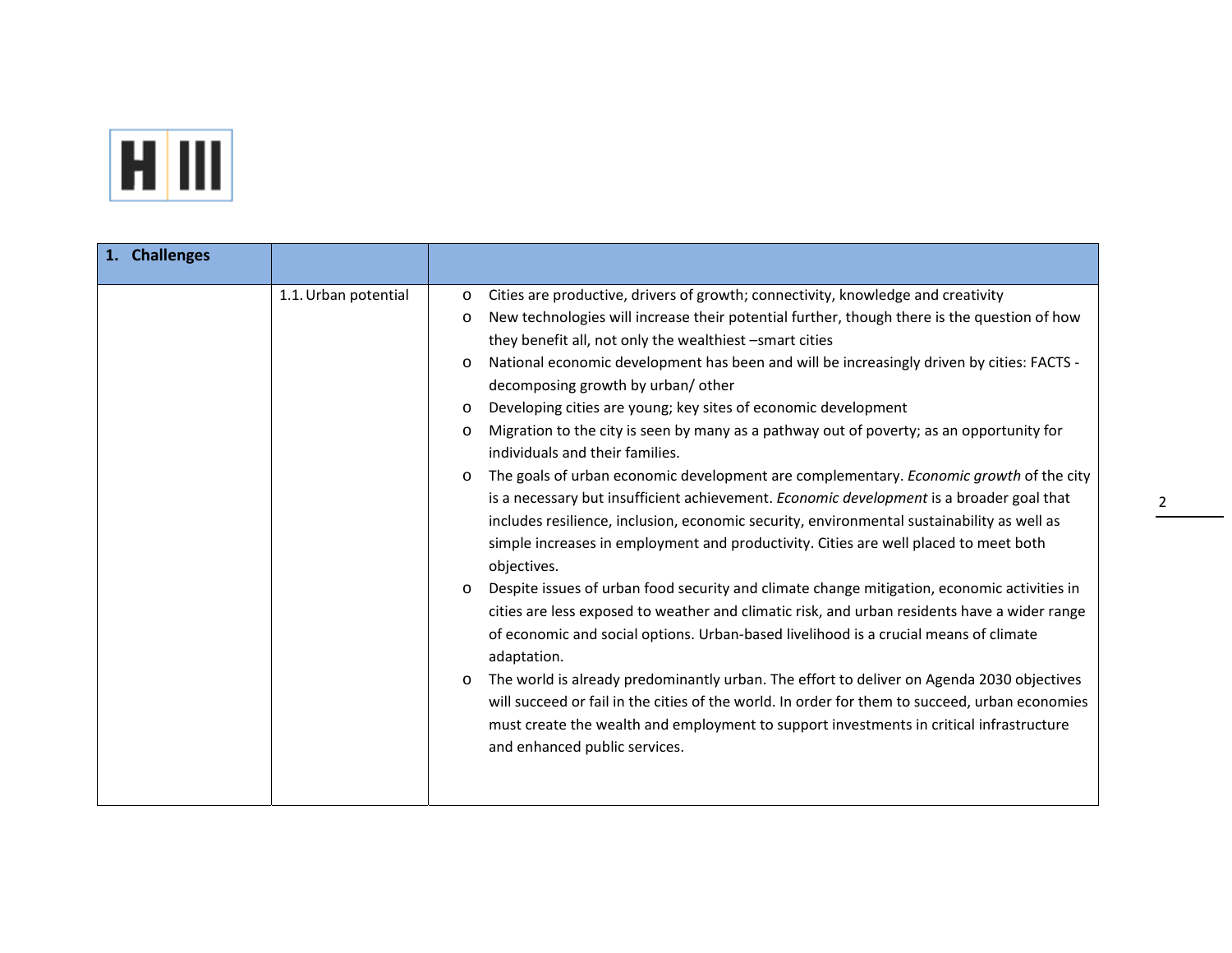#### **FILIT**

|                     | and urban success (to be defined):                                                                |
|---------------------|---------------------------------------------------------------------------------------------------|
|                     | East Asia.<br>O                                                                                   |
|                     | Renaissance of some OECD cities<br>O                                                              |
|                     | World business centres: Mckinsey<br>O                                                             |
|                     | Progressive city governments help promote economic development (Latin America)<br>O               |
| 1.2. The challenges | High income countries:<br>$\circ$                                                                 |
|                     | Dealing with structural change (including transition toward a low-carbon economy)                 |
|                     | Segments of the population marginalised in labour market                                          |
|                     | [rising income inequality] coupled with less tolerance of inequality<br>٠                         |
|                     | o Emerging and developing economies [DIVERSITY OF CITIES -ANNEX]                                  |
|                     | Failure to generate sufficient quantity and quality of jobs and productive self-employment:       |
|                     | this is the focus of the rest of the report                                                       |
|                     | Recognize the heterogeneity of cities, the importance of understanding local circumstances        |
|                     | and needs, and the danger of one-size-fits-all recommendations.                                   |
|                     |                                                                                                   |
| 1.3. The employment | o Facts: recent historical experience of urban labour force growth, job creation, unemployment;   |
| challenge           | Future projections; Table by world regions (ILO 2015)                                             |
|                     |                                                                                                   |
|                     | In developing regions, while there is a major challenge of youth unemployment and                 |
|                     | underemployment, unemployment rates are relatively low and not growing significantly.             |
|                     | Historically, the majority of the workforce has earned their livelihoods in the informal economy. |
|                     | New entrants or those who lose formal wage jobs seek work in the informal economy, as they        |
|                     | cannot afford to remain unemployed. In other words, there is a twin challenge in developing       |
|                     | countries: to create more formal jobs and to enhance existing livelihoods in the informal economy |
|                     |                                                                                                   |
|                     |                                                                                                   |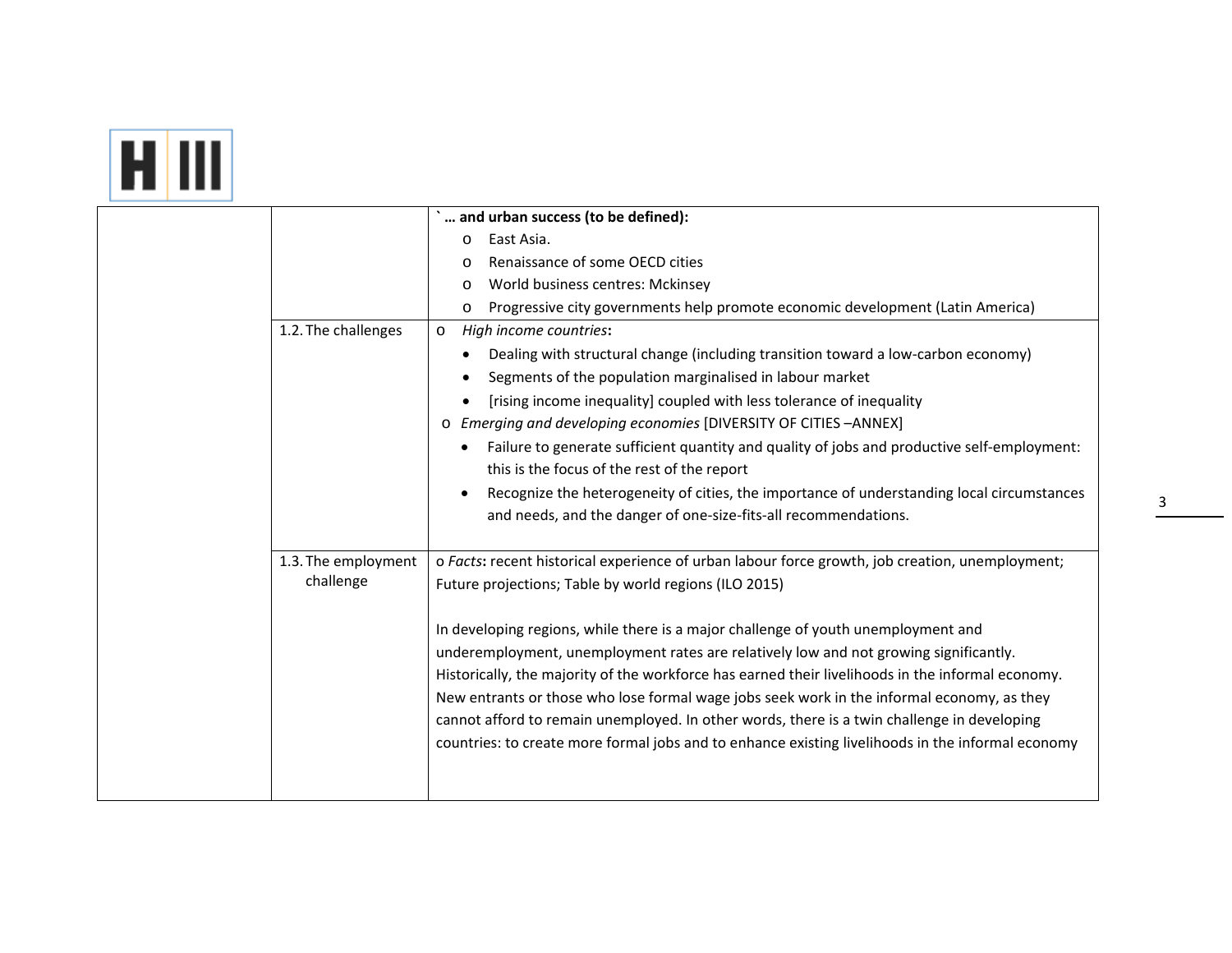#### **ET III**

| o Formal sector employment                                                                     |
|------------------------------------------------------------------------------------------------|
| Formal jobs are jobs with a recognisable employer, long-term contract with social              |
| protection contributions and other worker benefits.                                            |
| Productivity and income levels are much higher in formal sector employment than                |
| elsewhere.                                                                                     |
| It is necessary that this productivity gain is reaped, by formal sector becoming a significant |
| share of urban employment.                                                                     |
| Good employment conditions: Important that jobs meet ILO's [ILC 1999] decent work              |
| standards, while recognising that terms and conditions of employment depend on the level       |
| of development.                                                                                |
|                                                                                                |
| o The extent and role of informality:                                                          |
| Size: Informal employment comprises more than one-half of non-agricultural employment          |
|                                                                                                |
| in most regions of the developing world -                                                      |
| 82% in South Asia                                                                              |
| 66% in Sub-Sahara Africa, 65 per cent in East and Southeast Asia                               |
| 51% in Latin America                                                                           |
| 45% in Middle East and North Africa                                                            |
| 33% in six cities in China                                                                     |
| 10% in Eastern Europe and Central Asia                                                         |
|                                                                                                |
| Composition by Status in Employment: In three of the five regions with data plus urban         |
| China, non-agricultural informal employment is almost evenly split between wage and self-      |
| employment. However, wage employment dominates non-agricultural informal                       |
| employment in Eastern Europe and Central Asia while self-employment is dominant in sub-        |
| Saharan Africa.                                                                                |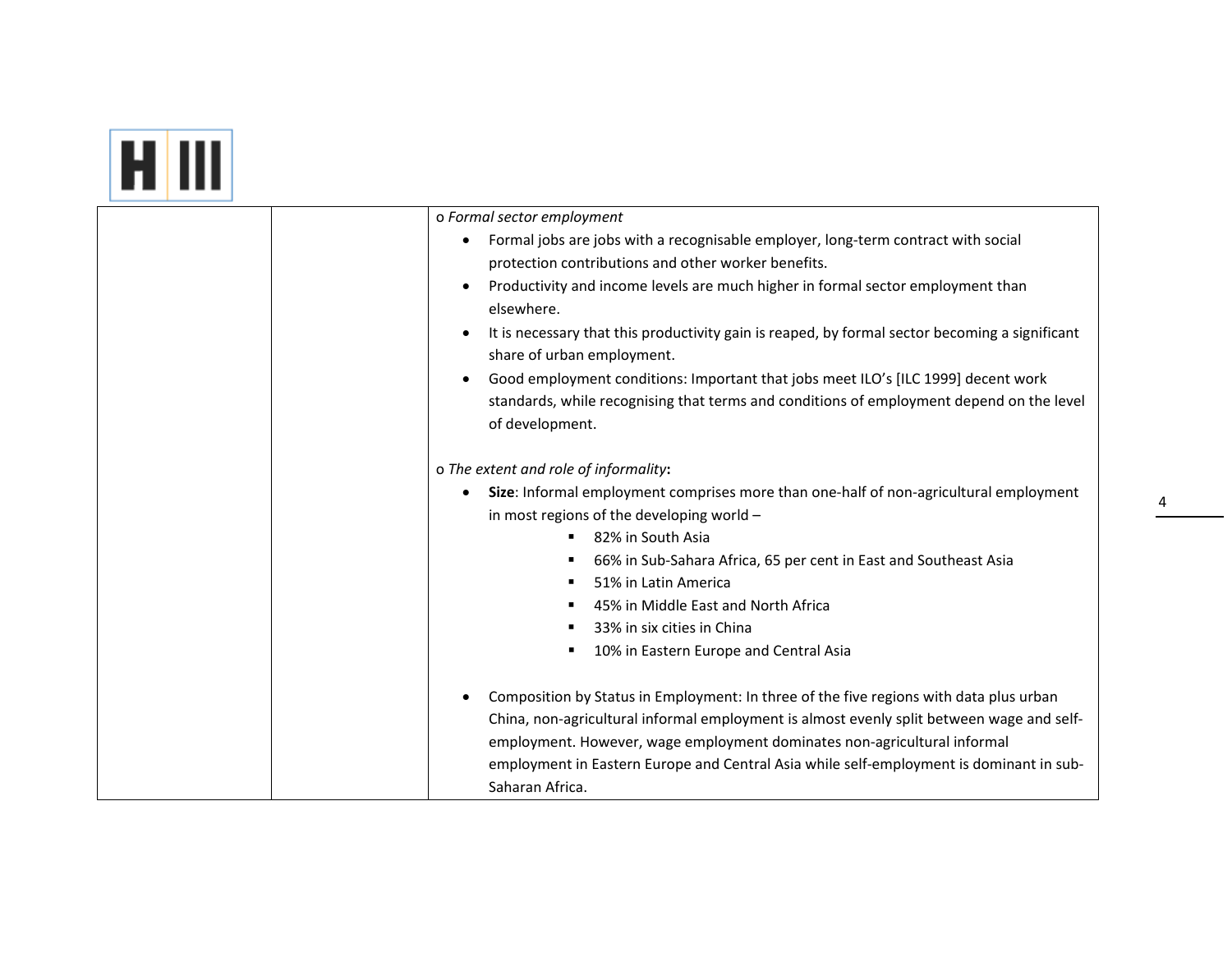#### $H$   $III$

|                                   | The urban informal workforce is comprised primarily of: construction workers/domestic<br>workers/ home-based producers/ street vendors/ transport workers/waste pickers<br>Informality and poverty: Evidence confirms a significant overlap between informal<br>employment and poverty.<br>Only one segment of informal workers - employers - enjoy average<br>earnings above the national poverty line.<br>Hierarchy of average earnings:<br>informal employers<br>employees<br>own-account workers<br>casual wage workers and domestic workers<br>home-based industrial outworkers (called homeworkers)<br>Within this hierarchy, women are disproportionately represented in segments with low<br>earnings, as domestic workers and homeworkers (Chen et al 2005). |
|-----------------------------------|-----------------------------------------------------------------------------------------------------------------------------------------------------------------------------------------------------------------------------------------------------------------------------------------------------------------------------------------------------------------------------------------------------------------------------------------------------------------------------------------------------------------------------------------------------------------------------------------------------------------------------------------------------------------------------------------------------------------------------------------------------------------------|
| 1.4. Investment for<br>employment | Underlying the employment challenge is an investment challenge to some extent. Investment levels<br>have been too low to create jobs, and to create the urban physical and institutional fabrics that are<br>conducive to job creation.<br>o Levels and structure of investment - Investment - private and public, residential and commercial,<br>physical and human- has been too low. Investment structure tends to prioritise physical capital<br>over the formation of human and social capital.                                                                                                                                                                                                                                                                  |
|                                   | Hampered by land markets: Lack of clarity, inability to assemble parcels of land and the lack<br>$\bullet$                                                                                                                                                                                                                                                                                                                                                                                                                                                                                                                                                                                                                                                            |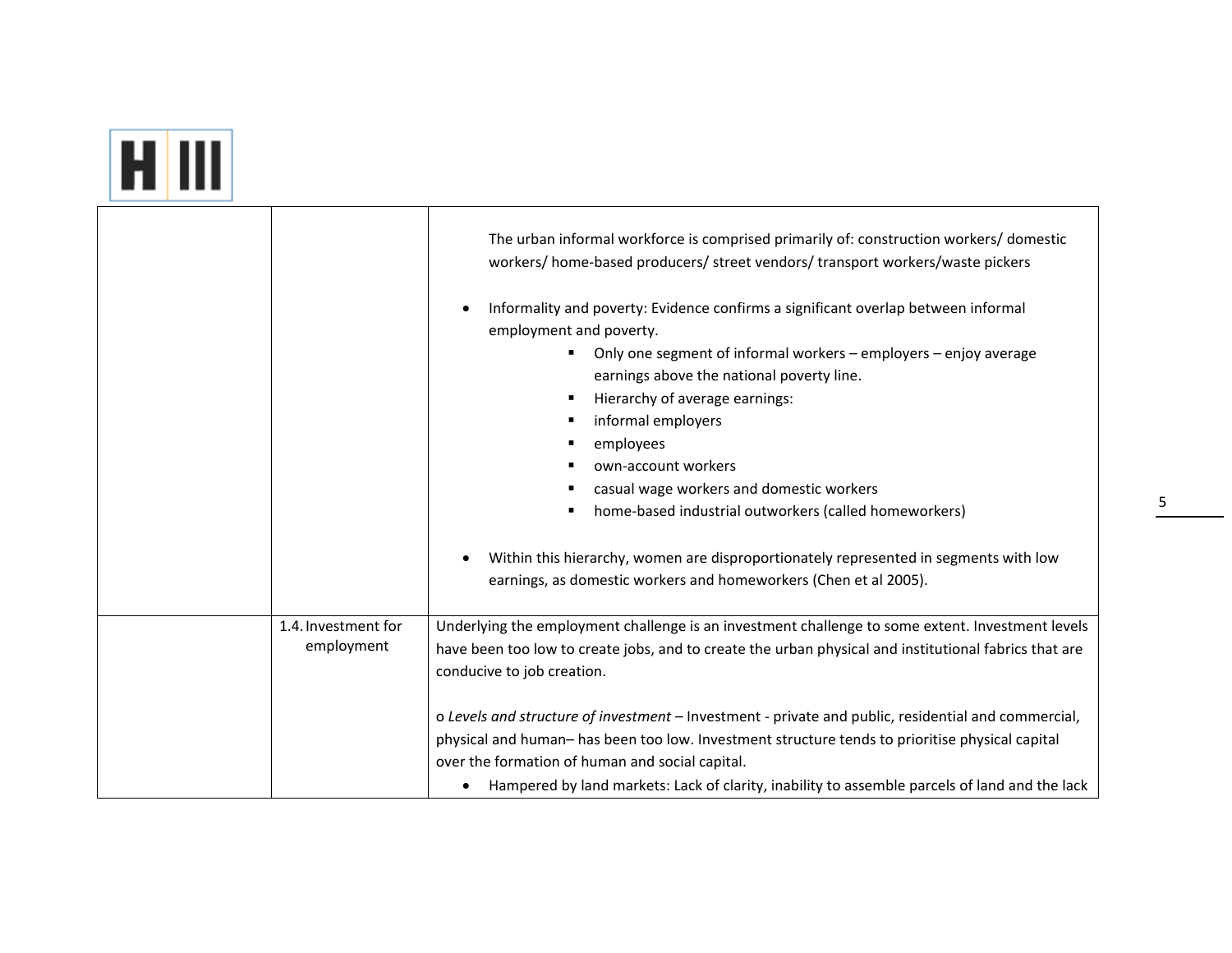| of affordable land                                                                                                                                                                                                                                                                                                                                                                                                                                                                                                                                                                                                                                                                                                                         |
|--------------------------------------------------------------------------------------------------------------------------------------------------------------------------------------------------------------------------------------------------------------------------------------------------------------------------------------------------------------------------------------------------------------------------------------------------------------------------------------------------------------------------------------------------------------------------------------------------------------------------------------------------------------------------------------------------------------------------------------------|
| Failures in other markets (capital, utilities)<br>٠                                                                                                                                                                                                                                                                                                                                                                                                                                                                                                                                                                                                                                                                                        |
| Poor business environment                                                                                                                                                                                                                                                                                                                                                                                                                                                                                                                                                                                                                                                                                                                  |
| Complementary public investment lags                                                                                                                                                                                                                                                                                                                                                                                                                                                                                                                                                                                                                                                                                                       |
| Low investment priority in human capital (health, education and skills)                                                                                                                                                                                                                                                                                                                                                                                                                                                                                                                                                                                                                                                                    |
| o Lack of public infrastructure and services                                                                                                                                                                                                                                                                                                                                                                                                                                                                                                                                                                                                                                                                                               |
| Urban economic development and the investment driving it will flourish only if<br>supported by infrastructure, utilities, and public services. FACTS<br>Transport infrastructure linking all areas in the city, adjacent population centres and<br>$\bullet$<br>their hinterland is important for both industrial and agricultural development<br>The urban self-employed, especially in the informal economy, also require support by<br>$\bullet$<br>infrastructure, utilities and public services - and access to public space                                                                                                                                                                                                          |
| o Urban sprawl and inefficient land use                                                                                                                                                                                                                                                                                                                                                                                                                                                                                                                                                                                                                                                                                                    |
| Cities derive strength from connectivity and density<br>٠                                                                                                                                                                                                                                                                                                                                                                                                                                                                                                                                                                                                                                                                                  |
| Extensive unplanned suburban development, often in the form of extremely dense<br>informal settlements, has resulted in untenable journeys to work and services for many<br>working poor. This pattern exacerbates congestion, reduces environmental quality and<br>productivity, and erodes the quality of life for urban workers. Whether in the<br>wealthiest, highest productivity cities, or the megacities of the global south, the poor<br>travel hours both to and from work due to the location of affordable housing and the<br>capabilities of transit infrastructure.<br>Lack of density also weakens business-to-business connectivity<br>Urban economic development is therefore intrinsically linked with the structure and |
| form of the city.                                                                                                                                                                                                                                                                                                                                                                                                                                                                                                                                                                                                                                                                                                                          |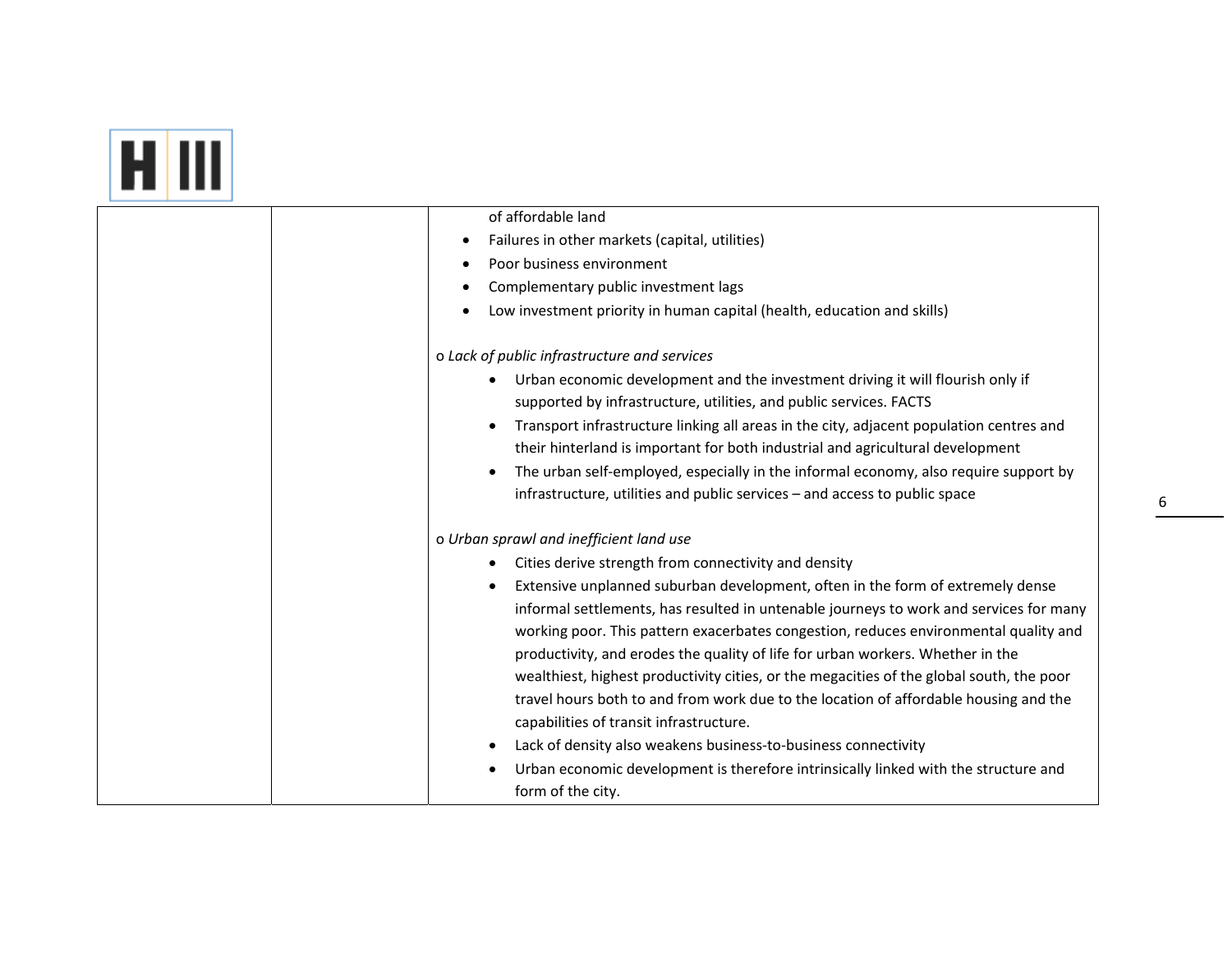#### HIII

| 1.5. Competiveness  | There is a lack of understanding among urban managers and decision makers about how productive                             |
|---------------------|----------------------------------------------------------------------------------------------------------------------------|
| for jobs            | employment is generated and how it is possible to support decent work.                                                     |
|                     |                                                                                                                            |
|                     | o Most jobs are created by firms and individuals, rather than governments                                                  |
|                     | o A key motivation of job creation is to meet demand, both at home and elsewhere                                           |
|                     | o Successful participation in regional or international division of labour (i.e. competitiveness) is                       |
|                     | crucial to the creation of a large number of productive jobs                                                               |
|                     | Competitiveness tends to develop in a particular industry due to resource endowment<br>and localised beneficial conditions |
|                     | Apart from infrastructure and cost-adjusted labour skills, local policy and regulation<br>matter for competitiveness.      |
|                     | o The basis of decent work is productive employment. Rights and social protection legislation alone                        |
|                     | cannot support decent work.                                                                                                |
|                     |                                                                                                                            |
| 1.6. Governance for | City governments and the resident stakeholders in their economy face significant challenges and                            |
| employment          | opportunities but often lack the mandate, resources and institutional partnerships to work                                 |
|                     | strategically on the complex challenges facing the local economy. In many jurisdictions, local                             |
|                     | governments have neither the mandate nor independent sources of revenue to support economic                                |
|                     | development. Local stakeholders in the business community, educational institutions, and local                             |
|                     | government do not collaborate on strategy and fail to leverage each other's resources to support                           |
|                     | critical investments. And the working poor in the informal economy, who in many cities comprise                            |
|                     | the majority of the urban workforce, are not represented in policy-making and rule-setting                                 |
|                     | processes. As no single stakeholder has the resources to achieve economic development                                      |
|                     | independently, this lack of institutional capacity is a barrier to solutions and development                               |
|                     |                                                                                                                            |
|                     |                                                                                                                            |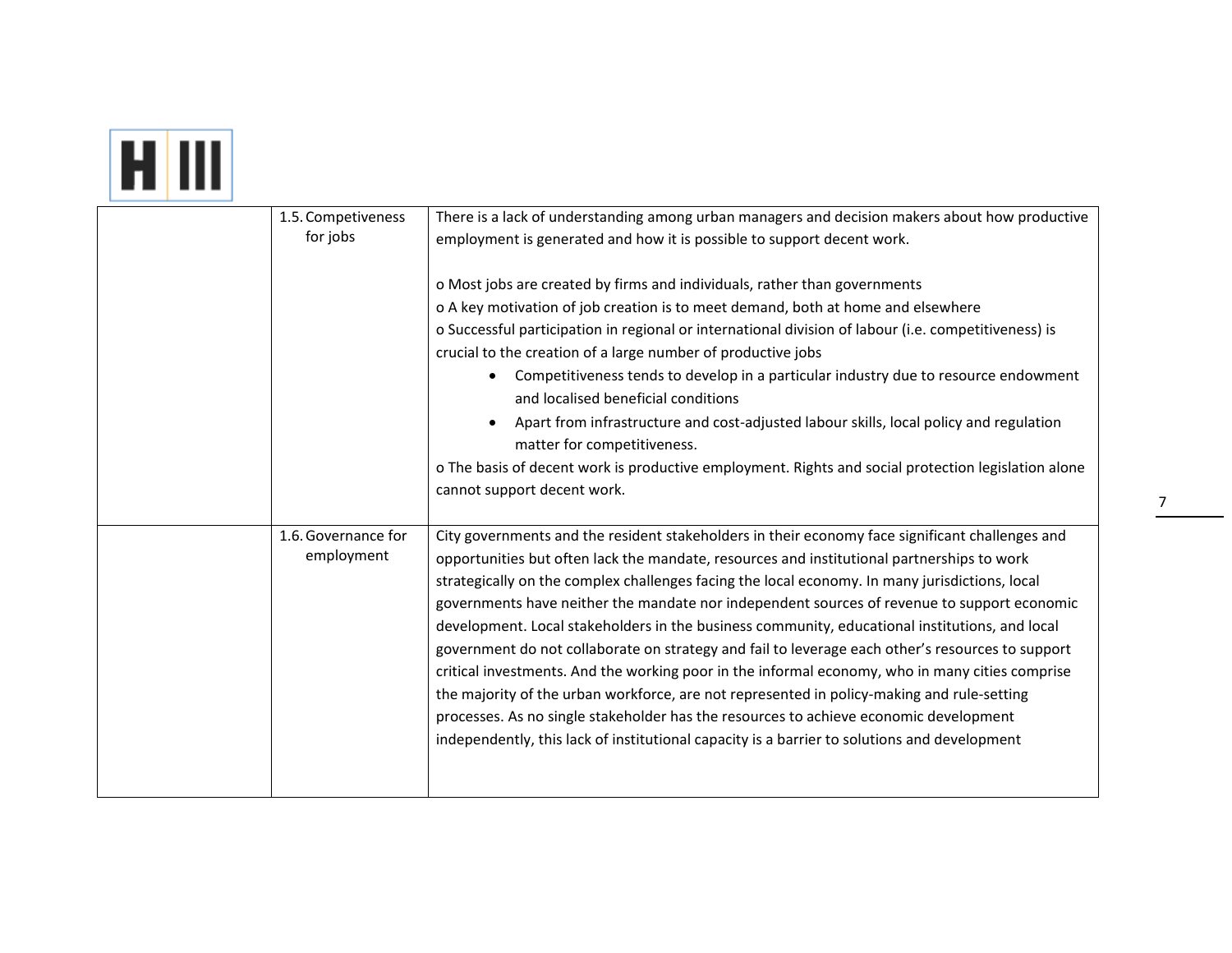| o The authorizing environment: Fragmented authority:                                                                                                    |
|---------------------------------------------------------------------------------------------------------------------------------------------------------|
| Institutionally: between central government ministries/ regional government/ urban<br>authorities                                                       |
| Spatially: Many cities are in metropolitan regions that have competing mayors, outdated<br>boundaries etc.                                              |
| o Public finance: Over-arching problem of lack of resources for the scale of the task.                                                                  |
| Estimates of scale of urban infrastructure financing needs TABLE (UNCTAD 2014)<br>$\bullet$                                                             |
| Local governments' role and autonomy in fiscal affairs, especially in developing countries in<br>$\bullet$                                              |
| South Asia and Africa, are very limited (UCLG 2010). For instance, locally raised revenue                                                               |
| accounts for only 1.5% of total revenue in Bangladeshi, India and Pakistan; and in ten                                                                  |
| Middle Eastern and Western Asian countries, expenditures by local governments are less                                                                  |
| than 5% of total public expenditures (Zhang 2015).                                                                                                      |
| This has resulted in a large vertical fiscal imbalance between the fiscal capacity of local<br>$\bullet$                                                |
| governments and their spending responsibilities. Administrative decentralisation,                                                                       |
| urbanisation, globalisation, climate changes and international mandates such as SDGs have                                                               |
| further exacerbated this problem.                                                                                                                       |
| o Public sector capacity:                                                                                                                               |
| Many local governments are weak not only in terms of jurisdictional powers and                                                                          |
| resources but also in terms of: human resources; municipal public service appointed by<br>central governments; lack of managerial and technical skills. |
| o Partnership building                                                                                                                                  |
| In spite of increased reference to partnerships, there is still a lack of real commitment<br>$\bullet$                                                  |
| to working in partnership                                                                                                                               |
| The lack of platforms for partnership building is part of the problem. Fundamentally,<br>$\bullet$                                                      |
| however, it is the lack of appreciation of the legitimate interests and resources that the                                                              |
|                                                                                                                                                         |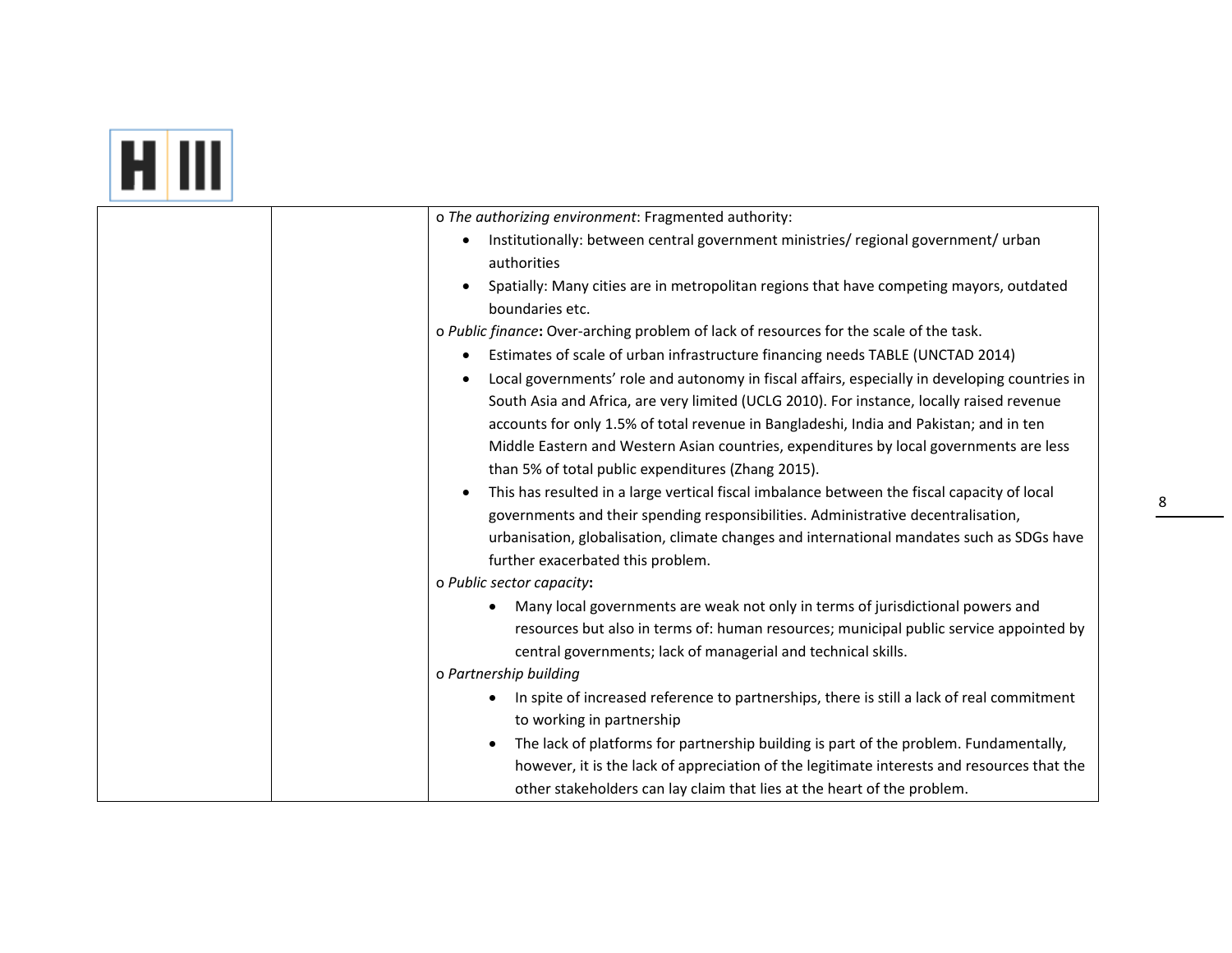

| 2. Priorities |                   |                                                                                                                                                                                                                                                                                                                                                                                                              |
|---------------|-------------------|--------------------------------------------------------------------------------------------------------------------------------------------------------------------------------------------------------------------------------------------------------------------------------------------------------------------------------------------------------------------------------------------------------------|
|               | 2.1. Introduction | The foci of this report are: to generate more jobs and work opportunities in a city; to enhance<br>$\circ$<br>existing jobs and livelihoods; and to ensure that all citizens (including low-income, low-skill,<br>informal workers and in-migrants) have access to income earning opportunities.                                                                                                             |
|               |                   | Prioritization of policies requires<br>$\circ$<br>Recognition of local circumstances and careful diagnosis of the characteristics of<br>O<br>individual cities                                                                                                                                                                                                                                               |
|               |                   | Due concern for:<br>$\circ$<br>equity and social justice                                                                                                                                                                                                                                                                                                                                                     |
|               |                   | sustainability, including environmental responsibility and resilience<br>٠<br>social and economic inclusion, including empowerment of disadvantaged<br>п<br>groups<br>democratic accountability<br>٠<br>contribution to SDGs 2030<br>Mitigation of critical constraints<br>O<br>land market failure<br>٠<br>infrastructure gap and financing gap<br>п<br>human capital<br>п<br>institutional capacity<br>٠   |
|               |                   | Effective exploitation of synergy and linkages effects<br>$\circ$<br>Economic growth is key to job and wealth creation<br>п<br>Productivity improvement underpins wage growth<br>$\blacksquare$<br>Entrepreneurship is a key source of economic growth<br>п<br>Both wage growth and asset-based income strengthen livelihoods<br>п<br>Urban density and spatial form has implication on multiple fronts<br>п |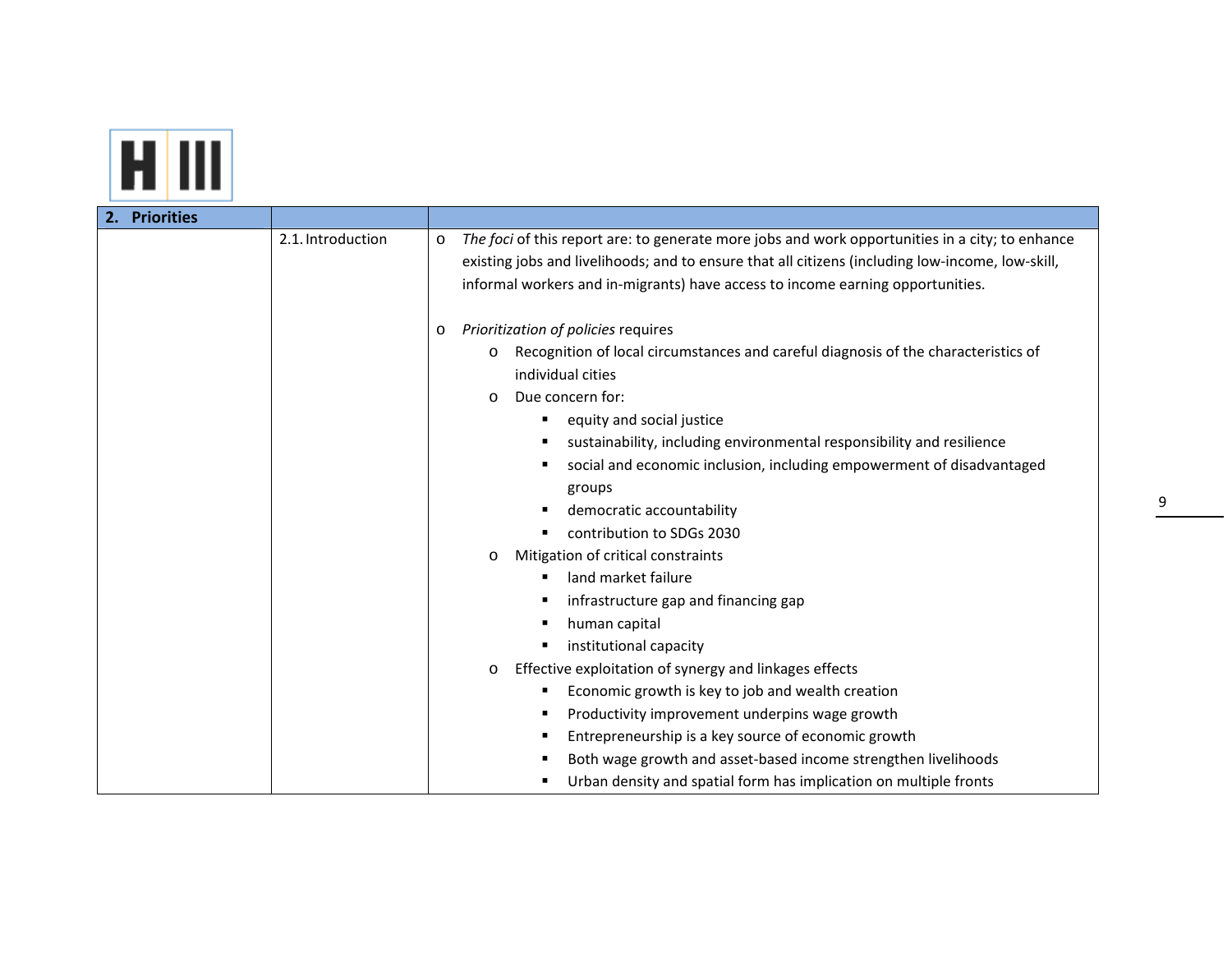# <u>ET III</u>

| Connectivity is central to improvements in productivity<br>٠                                                                                                                                                                                                                                                                                                                                                                                                                                                      |
|-------------------------------------------------------------------------------------------------------------------------------------------------------------------------------------------------------------------------------------------------------------------------------------------------------------------------------------------------------------------------------------------------------------------------------------------------------------------------------------------------------------------|
| Sensitivity to timing and lags<br>O                                                                                                                                                                                                                                                                                                                                                                                                                                                                               |
| Today's infrastructure development determines future efficiency of energy use<br>$\blacksquare$                                                                                                                                                                                                                                                                                                                                                                                                                   |
| and environmental sustainability                                                                                                                                                                                                                                                                                                                                                                                                                                                                                  |
| Individual capital projects take three to ten years to implement.                                                                                                                                                                                                                                                                                                                                                                                                                                                 |
| Human capital takes 10-20 years to develop                                                                                                                                                                                                                                                                                                                                                                                                                                                                        |
| Private investment can be more quickly implemented than public one                                                                                                                                                                                                                                                                                                                                                                                                                                                |
| Economic development and the built form of cities should evolve simultaneously. Cities and<br>$\circ$<br>their economies exhibit measurable change over the course of decades. But business<br>confidence, built on the demonstration of fair and competent public administration and the<br>commitment to long-term sustainable investment in strategic infrastructure, can change<br>relatively quickly. When it does, it will have a direct impact on investment and employment.                               |
| The potential of cities is released if people are enabled to invest - in developing skills,<br>$\circ$<br>livelihoods, businesses and their homes -- and to benefit from such investments and the<br>connectivity - the intensity of economic and social interactions - that cities offer. The principal<br>role of public policy is to support the development of human potential, while seeking to<br>compensate for market failures and providing safeguards to facilitate human and business<br>interactions. |
| Many of the necessary policies are formulated at the national level. These include fiscal and<br>$\circ$<br>legal systems that are well-functioning, macro-economic stability, and a business friendly<br>regulatory environment.                                                                                                                                                                                                                                                                                 |
| The financing of basic services - health, education, access to clean water and other utilities,<br>$\circ$                                                                                                                                                                                                                                                                                                                                                                                                        |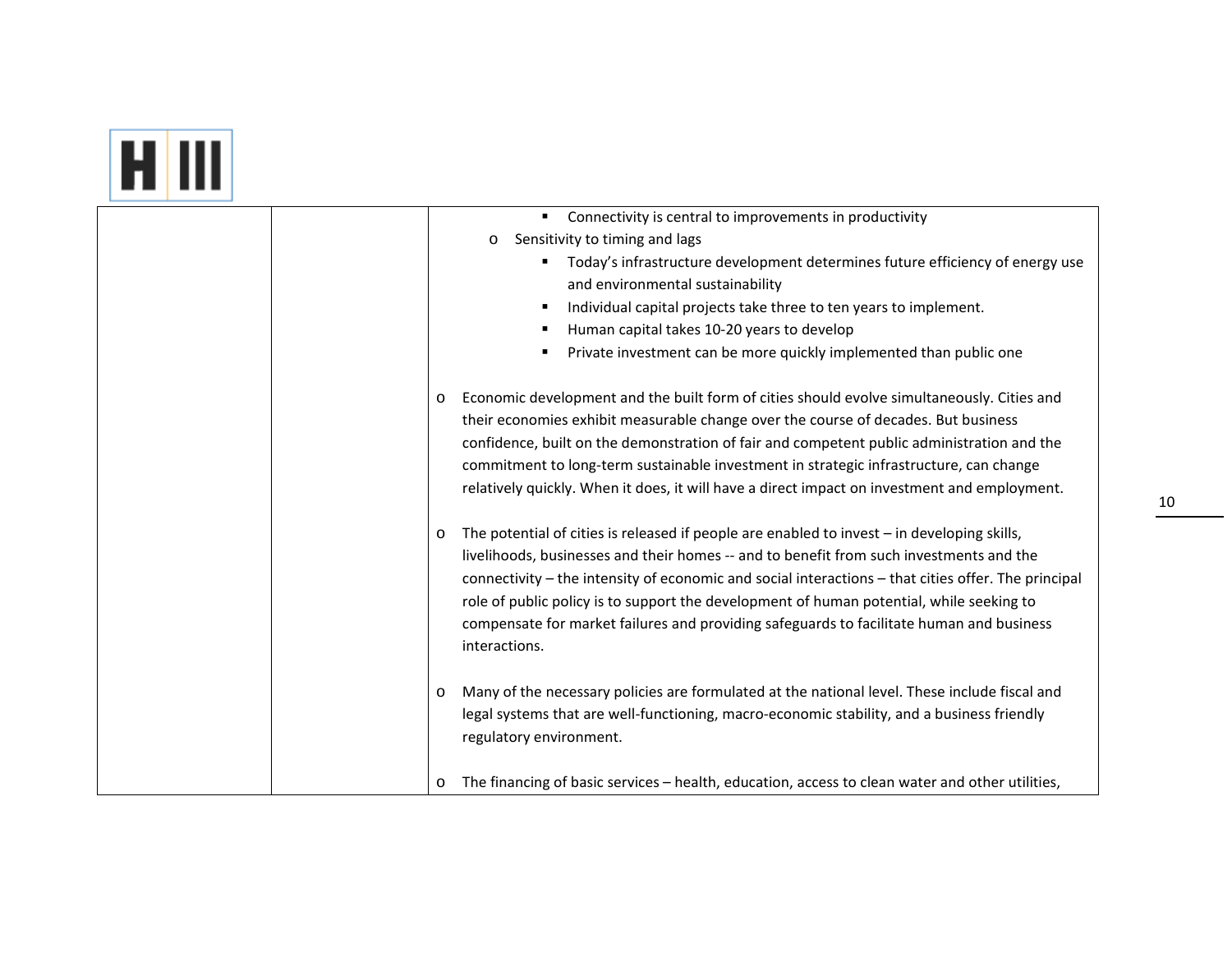# **H** III

|                       |         | policing - are often national responsibilities. But their delivery is dependent on local                                                                                                                                                                                                                                                                                                                                                                |
|-----------------------|---------|---------------------------------------------------------------------------------------------------------------------------------------------------------------------------------------------------------------------------------------------------------------------------------------------------------------------------------------------------------------------------------------------------------------------------------------------------------|
|                       |         | authorities. Both theory and practice support a higher level of local autonomy and                                                                                                                                                                                                                                                                                                                                                                      |
|                       |         | accountability in service provision.                                                                                                                                                                                                                                                                                                                                                                                                                    |
|                       | $\circ$ | At the urban level, the enabling environment has two key elements. One is that individuals have<br>the economic and institutional environment required to realise private investments. The other<br>is that connectivity is achieved and put to productive use, this in turn requiring that land is used<br>efficiently and that infrastructure and regulation enables movement between places and<br>markets - home to work, and business to business. |
|                       | $\circ$ | Policies to achieve the enabling environment fall into six broad classes: enabling markets to                                                                                                                                                                                                                                                                                                                                                           |
|                       |         | work; infrastructure and service provision; urban finance; long-term urban planning; business                                                                                                                                                                                                                                                                                                                                                           |
|                       |         | support initiatives; urban governance and government capacity (in fiscal and human terms).                                                                                                                                                                                                                                                                                                                                                              |
|                       |         |                                                                                                                                                                                                                                                                                                                                                                                                                                                         |
| 2.2. Enabling markets | $\circ$ | Access to regional and international markets for capital, labour, product and technology plays a                                                                                                                                                                                                                                                                                                                                                        |
| to work               |         | critical role in enlarging employment opportunities and increasing earnings for cities and their                                                                                                                                                                                                                                                                                                                                                        |
|                       |         | hinterland. Macro-economic policies need to strike the right balance between liberalization and                                                                                                                                                                                                                                                                                                                                                         |
|                       |         | nurturing of domestic industries. Removing infrastructural and institutional barriers at local                                                                                                                                                                                                                                                                                                                                                          |
|                       |         | level is an important part of gaining this access.                                                                                                                                                                                                                                                                                                                                                                                                      |
|                       |         |                                                                                                                                                                                                                                                                                                                                                                                                                                                         |
|                       | O       | Investments in urban structures - residential and work places -- are long-lived, and investment                                                                                                                                                                                                                                                                                                                                                         |
|                       |         | requires long-term city-wide land use and infrastructure plans, clarity of tenure and clear and                                                                                                                                                                                                                                                                                                                                                         |
|                       |         | enforceable legal rights. Clear and enforceable land titles are important for economic                                                                                                                                                                                                                                                                                                                                                                  |
|                       |         | development as these enable land and buildings to serve as collateral. They also facilitate the                                                                                                                                                                                                                                                                                                                                                         |
|                       |         | assembly of parcels of land for development. Tradability of land rights increases land use                                                                                                                                                                                                                                                                                                                                                              |
|                       |         | efficiency.                                                                                                                                                                                                                                                                                                                                                                                                                                             |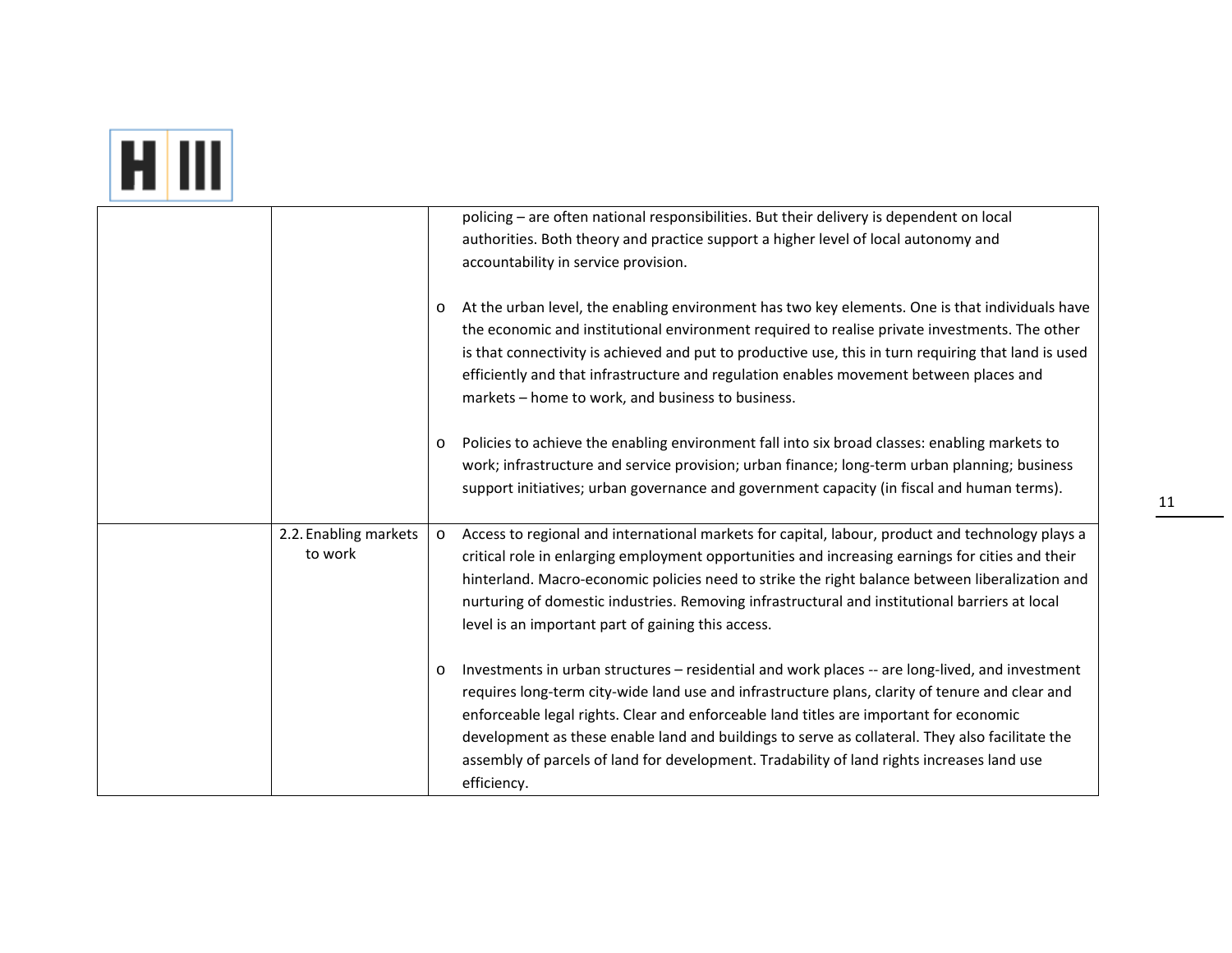## **HI**

| $\circ$ | The working poor in the informal economy tend to work in either a) public spaces such as              |
|---------|-------------------------------------------------------------------------------------------------------|
|         | streets, open areas, construction sites and b) private homes, often in slum and squatter              |
|         | settlements. To make their livelihoods productive, the working poor need secure workplaces            |
|         | with basic infrastructure services. This requires regulated access to public space and de facto       |
|         | tenure and upgrading of slum and squatter settlements.                                                |
|         |                                                                                                       |
| $\circ$ | Land-use regulation – of plot size, floor area ratios, building standards – must be appropriate       |
|         | for the urban context and the level of national development. In particular, a characteristic of       |
|         | efficient land-use is high density occupation. Subject to environmental and congestion                |
|         | concerns, regulation should accommodate high density development and mixed land uses. An              |
|         | efficient and affordable transport system and non-motorised transport modes are essential for         |
|         | the mitigation of potential adverse effect of high density on livability, and a reduction in a city's |
|         | carbon footprint.                                                                                     |
| $\circ$ | The residential housing stock matters for urban economic development for a number of                  |
|         | reasons.                                                                                              |
|         |                                                                                                       |
| O       | The quality of housing shapes the productivity of its inhabitants (present and future                 |
|         | generations). Its location determines accessibility to jobs. It is, in many cases, the main asset     |
|         | people hold for security and for retirement. And, in a rapidly growing city, construction             |
|         | (residential and business) is a major source of employment.                                           |
|         |                                                                                                       |
| $\circ$ | Policies to enable a supply of decent housing require that land (and clarity of title) is available;  |
|         | regulatory standards are appropriate; and complementary markets, in particular the mortgage           |
|         | market, are functional. The housing policy framework should target housing affordability, mixed       |
|         | income, mixed uses, and proximity to the public transport network.                                    |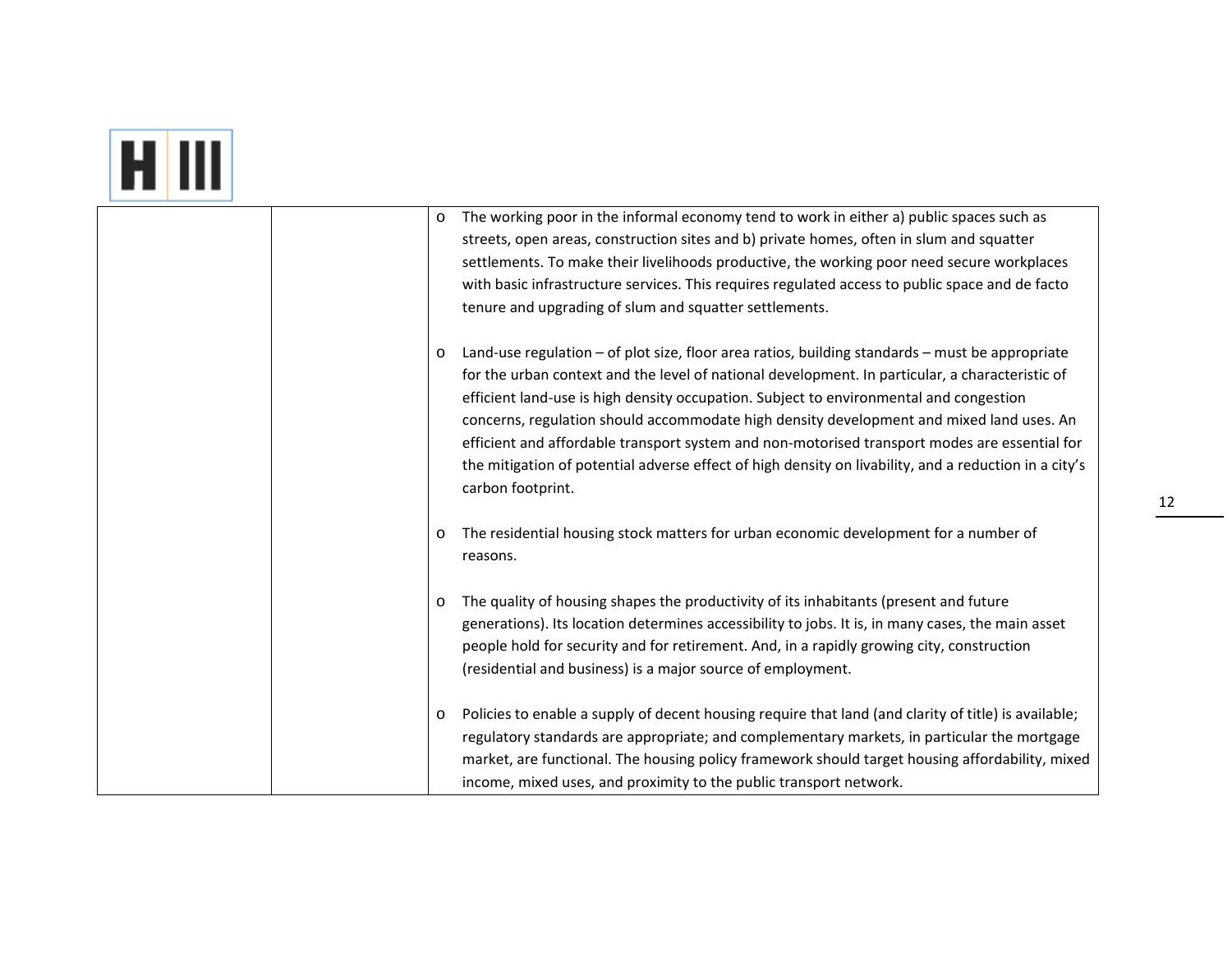## **COLOR**

| 2.3. Infrastructure<br>and service<br>provision | $\circ$ | The provision of infrastructure within the city is necessary to its efficient functioning. Transport<br>infrastructure in particular is essential to achieving the benefits of connectivity and avoiding the<br>costs of congestion. The demands of urban density and climate change mitigation place a<br>priority on public transport [and walking/ non-motorised transport such as cycling]. Particular<br>attention needs to be given to the transport needs of the working poor. |
|-------------------------------------------------|---------|---------------------------------------------------------------------------------------------------------------------------------------------------------------------------------------------------------------------------------------------------------------------------------------------------------------------------------------------------------------------------------------------------------------------------------------------------------------------------------------|
|                                                 | $\circ$ | Business also needs connectivity to the rest of the nation and world, through transport<br>networks, ports, airports and telecommunications.                                                                                                                                                                                                                                                                                                                                          |
|                                                 | $\circ$ | Urban economies in the developed world are generally able to rely completely on basic<br>infrastructure (adequate volumes of potable water; responsibly managed sewerage, reliable<br>electrical power, and telecommunications) provided by the public sector.                                                                                                                                                                                                                        |
|                                                 | $\circ$ | In the developing world, however, significant infrastructure gaps [Table] compel industries<br>reliant on water, power and transit to often have to invest inordinately in their own costly<br>infrastructure in order to guarantee reliability. This goes against the economies of scale in<br>service production and provision. Nor is it good for equity and effective governance.                                                                                                 |
|                                                 | $\circ$ | To close the infrastructural gap requires substantial increase in infrastructure investment, in<br>which the contribution of private capital will be crucial (UNCTAD 2014).                                                                                                                                                                                                                                                                                                           |
| 2.4. Urban finance                              | $\circ$ | A predictable, secure and substantial source of revenue is necessary for city government to<br>support services and infrastructure at the level required for urban economic development.                                                                                                                                                                                                                                                                                              |
|                                                 | $\circ$ | Funds may come from central government or from local sources. Local sources play an<br>important role as they connect citizens to local government, enabling them to hold local                                                                                                                                                                                                                                                                                                       |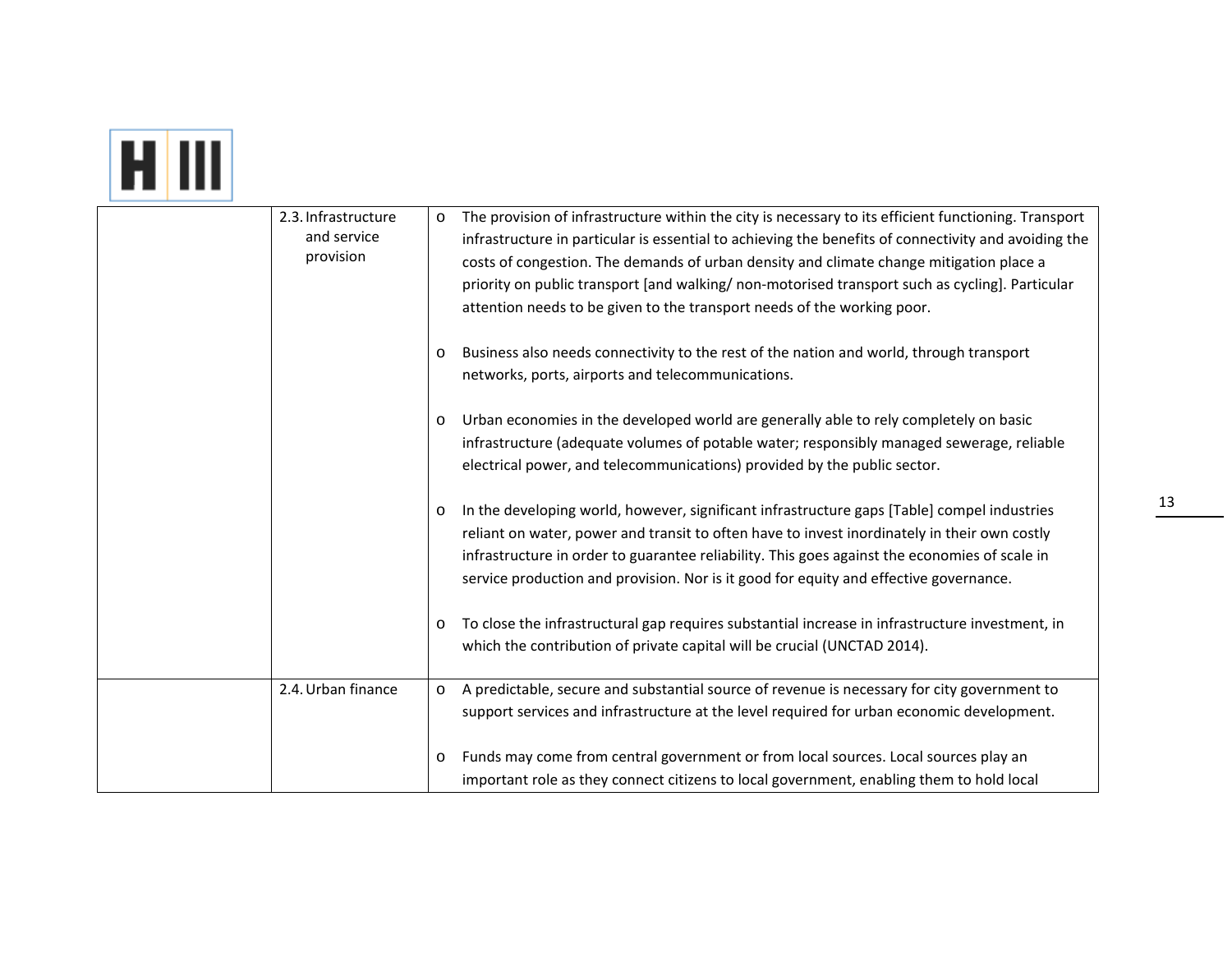### **COM**

| governments accountable for budgetary allocation and their outcomes (Devarajan et al 2007).                |
|------------------------------------------------------------------------------------------------------------|
| (Box 1 comparing Morogoro and Kitchener) This can avoid a governance trap: with heavy                      |
| dependency on central mandates and allocation, citizens become disinterested in what local                 |
| governments do, which in turn weakens the incentives of local governments to do well in                    |
| meeting public needs and the incentives of citizens to pay local taxes and fees and to monitor             |
| the performance of local governments.                                                                      |
|                                                                                                            |
| Local autonomy needs to be balanced against the risk of tax competition between cities bidding<br>$\circ$  |
| local tax rates down to sub-optimally low levels. This may involve central government setting              |
| minimum local tax rates                                                                                    |
|                                                                                                            |
| There is a strong case for implementing taxation of land values. Ethically, since urban land<br>$\circ$    |
| derives its value from its location in the city and from public investments in the city as a whole,        |
| rather than from the actions of past or present owners of the particular piece of land.                    |
| Economically, since a land value tax is less likely to be damaging to productive activity than             |
| corporate taxes or business licensing fees. And administratively, since it can be based on a land          |
| cadaster (necessary also as part of ensuring clarity of ownership and tenancy rights). The                 |
| administrative challenge of building and maintaining a land cadaster is acknowledged.                      |
|                                                                                                            |
| Complex mixtures of fees and charges on business are highly inefficient and can deter growth of<br>$\circ$ |
| firms. They should be replaced by simpler and more transparent tax instruments.                            |
|                                                                                                            |
| Where large scale infrastructure development is required, qualified local governments should<br>$\circ$    |
| be allowed to raise additional resources. Three particular methods have shown great potential,             |
|                                                                                                            |
| including municipal borrowing (either through bank loans or municipal bonds), public-private               |
| partnerships, and land-based commercial activities (Farvacque-Vitkovic and Kopanyi 2014;                   |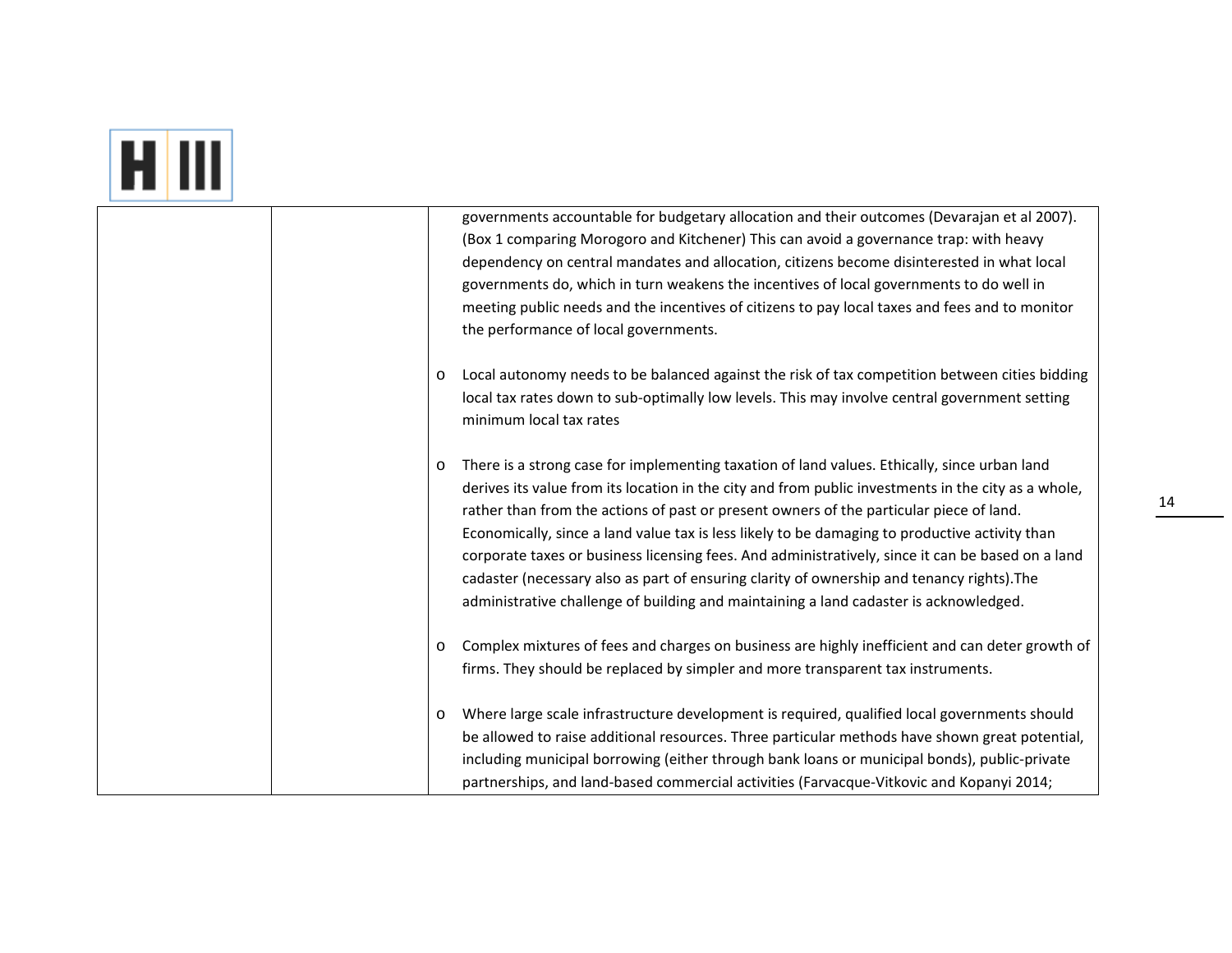# **HI**

|                                            | $\circ$                                             | Peterson 2009). Tripartite partnerships - between local government, the private sector, and<br>communities of the urban poor - are another approach to explore: they have been effective in<br>slum upgrading schemes with the urban poor contributing their labour.<br>To enable local governments to make better use of these financial instruments, however, it is<br>necessary to introduce monitoring mechanisms and to strengthen the institutional capacity of<br>local governments: see Box 2 on strengthening local tax systems.                                                                                                                                                                                                                                                                                                                                                                                                                                                                                                                                                          |
|--------------------------------------------|-----------------------------------------------------|----------------------------------------------------------------------------------------------------------------------------------------------------------------------------------------------------------------------------------------------------------------------------------------------------------------------------------------------------------------------------------------------------------------------------------------------------------------------------------------------------------------------------------------------------------------------------------------------------------------------------------------------------------------------------------------------------------------------------------------------------------------------------------------------------------------------------------------------------------------------------------------------------------------------------------------------------------------------------------------------------------------------------------------------------------------------------------------------------|
| 2.5. Visioning and<br>land-use<br>planning | $\circ$<br>$\circ$<br>$\circ$<br>$\circ$<br>$\circ$ | A vision for the long-run development of the city, set in the context of national economic<br>development strategies, is necessary in order to guide private investment decisions as well as<br>public actions. There is risk that 'coordination failure' will deter investment unless investors<br>have clear expectations about likely development of different areas of the city.<br>This vision should be articulated in both urban economic development strategies and urban<br>spatial and infrastructure development plans. Steps have to be taken to make such strategies<br>and plans credible, including regular adjustments over the time.<br>Infrastructure investments that lead, rather than lag, private development should be<br>considered.<br>To prevent costly speculative investment, however, infrastructural projects have to<br>demonstrate value for money.<br>The role of urban strategies and plans should be supportive, rather than directive, of private<br>investment. They should recognise the risks attached to being overly rigid, with built-in<br>flexibility. |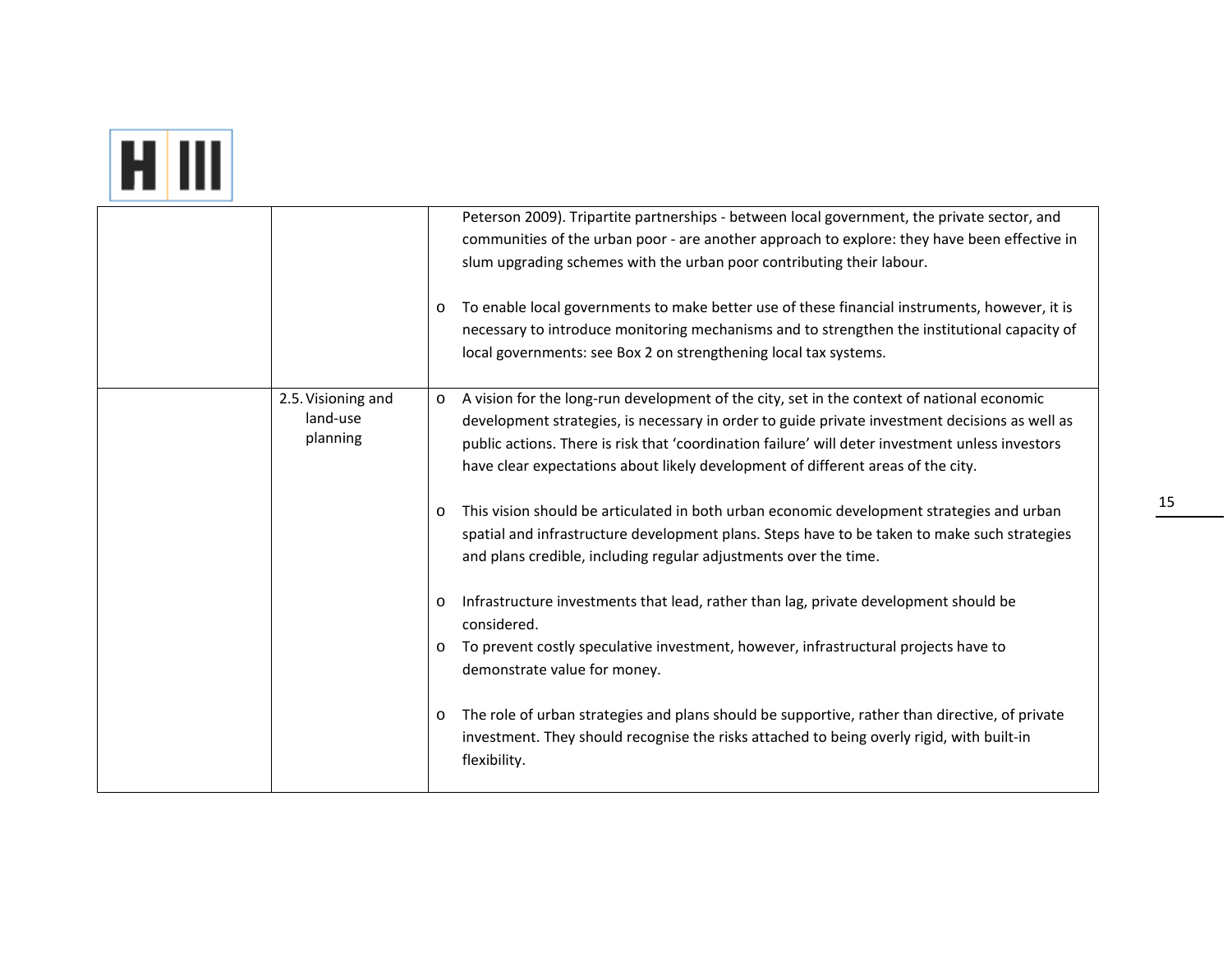### **ETTI**

| 2.6. Business support | Engagement in business support services such as workforce training, technology, financial                |
|-----------------------|----------------------------------------------------------------------------------------------------------|
| initiatives           | assistance, and sectoral initiatives can be valuable:                                                    |
|                       |                                                                                                          |
|                       | Such services should be targeted at carefully diagnosed market failures.<br>$\circ$                      |
|                       | They require a high level of expertise to operate successfully, and can be expensive failures<br>$\circ$ |
|                       | in the absence of such expertise. Prior consultation with potential beneficiaries as well as             |
|                       | other stakeholders should improve the outcome. In addition, capacity building in this area               |
|                       | needs to receive high priority.                                                                          |
|                       | Where they are not universal, care needs to be taken that they are not merely benefiting<br>$\circ$      |
|                       | one group at the expense of others.                                                                      |
|                       | Support should be provided to both formal and informal businesses<br>$\circ$                             |
|                       |                                                                                                          |
| 2.7. Urban            | In some places urban governance needs strengthening. Principles are:                                     |
| governance            | Government should be accountable to the population of the city<br>$\circ$                                |
|                       | There should be clarity of authority, with the division of responsibilities between levels of<br>$\circ$ |
|                       | government made clear, and each layer of government empowered to meet its                                |
|                       | responsibilities.                                                                                        |
|                       | The spatial span of control should be appropriate, with city-wide policies and public goods<br>$\circ$   |
|                       | undertaken by a city-wide authority, and local services provided at a more decentralized                 |
|                       | level.                                                                                                   |
|                       | Capacity and expertise needs to be developed at all levels.<br>$\circ$                                   |
|                       | Ability to work with the private sector, education institutions and community development<br>$\circ$     |
|                       | partners in formulating local economic development strategies requires a pro-business and                |
|                       | propartnership culture                                                                                   |
|                       | Recognition and integration of the livelihoods of the working poor will make those<br>$\circ$            |
|                       | livelihoods more productive and urban economic growth more inclusive.                                    |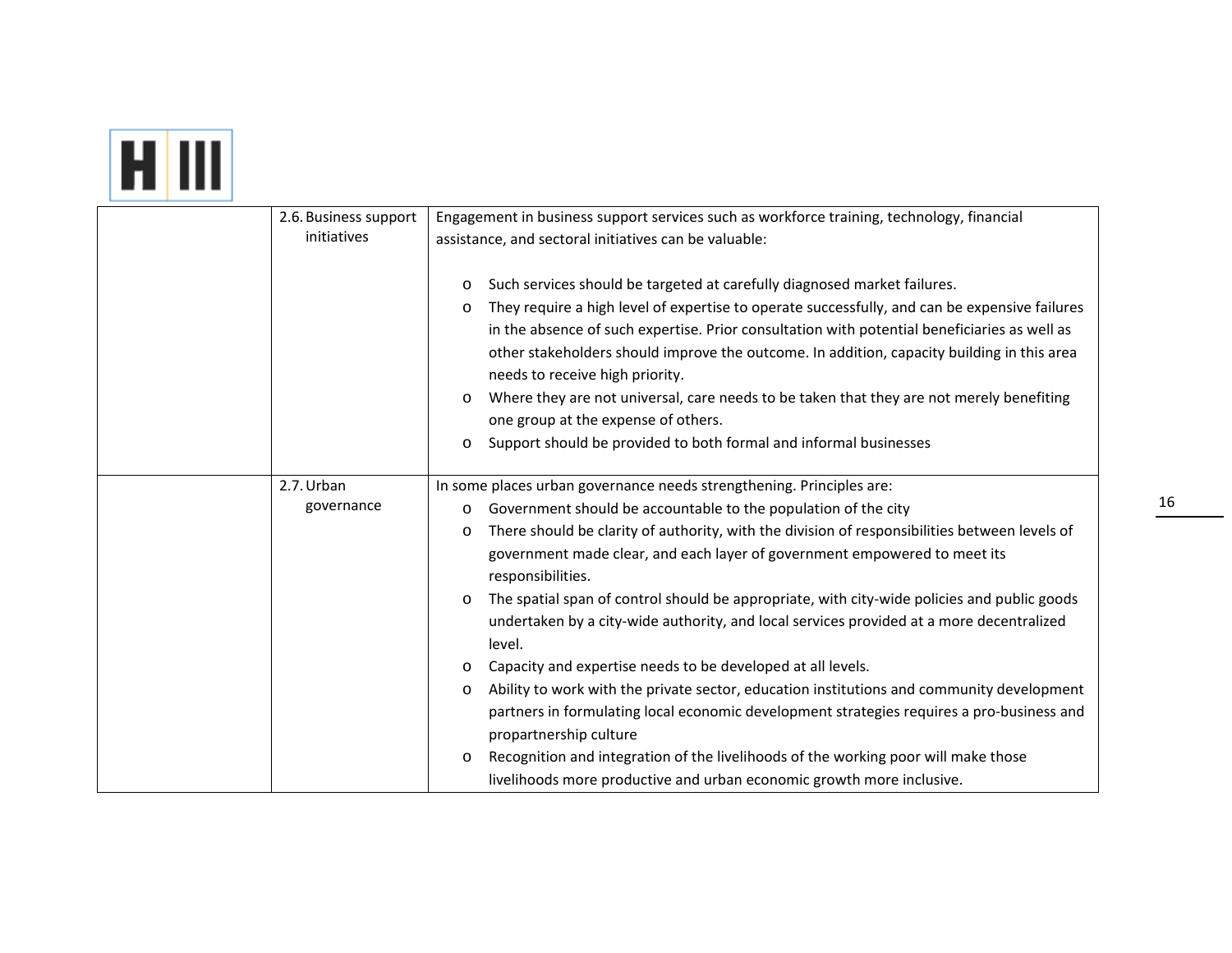

| Implementation<br>З. |                   |                                                                                                                                                                                                                                                                                                                                                                                                                                                                                                                                                                                                                                                                                                                                                                                                                                                                                                                                                                                                                                                                                                                                                                                                                                                                                                                                                                                                                                                                                                                                                                                                                                                                                                                                                                                                                                                      |
|----------------------|-------------------|------------------------------------------------------------------------------------------------------------------------------------------------------------------------------------------------------------------------------------------------------------------------------------------------------------------------------------------------------------------------------------------------------------------------------------------------------------------------------------------------------------------------------------------------------------------------------------------------------------------------------------------------------------------------------------------------------------------------------------------------------------------------------------------------------------------------------------------------------------------------------------------------------------------------------------------------------------------------------------------------------------------------------------------------------------------------------------------------------------------------------------------------------------------------------------------------------------------------------------------------------------------------------------------------------------------------------------------------------------------------------------------------------------------------------------------------------------------------------------------------------------------------------------------------------------------------------------------------------------------------------------------------------------------------------------------------------------------------------------------------------------------------------------------------------------------------------------------------------|
|                      | 3.1. Introduction | To develop action-oriented recommendations, this part will focus on the six priority areas identified<br>in the previous section. The rationale is that taking actions in these areas should enable us to<br>address this report's key concern, namely the creation of productive jobs and the enhancement of<br>livelihoods through the strengthening of urban economies. However, in the context of<br>decentralisation and globalisation, it would be impossible to implement the strategies advocated<br>here without the support of different stakeholders at different levels, including local, national,<br>regional and international ones.<br>Cities are classical small, open economies. With few exceptions, they are price takers,<br>$\circ$<br>and vulnerable to changing international and national economic forces.<br>Local governments operate within the large development environment that is shaped<br>$\circ$<br>by national authorities, regional trade mechanisms and international treaties and<br>agreements. They have to balance initiatives with collaboration with multiple<br>stakeholders.<br>The international community can play an important role in supporting further<br>$\circ$<br>decentralization (acknowledging the crucial role of local governments in urban<br>economic development), the capacity building of local governments (especially in<br>designing land-based tax regimes, financing local infrastructure and services, supporting<br>economic development, achieving a compact, transit supportive urban form) in order to<br>support economic development, sustainability and cohesion.<br>Agreement by international development agencies to collaborate and coordinate with<br>$\circ$<br>local governments in the delivery of international development programs will be<br>valuable too. |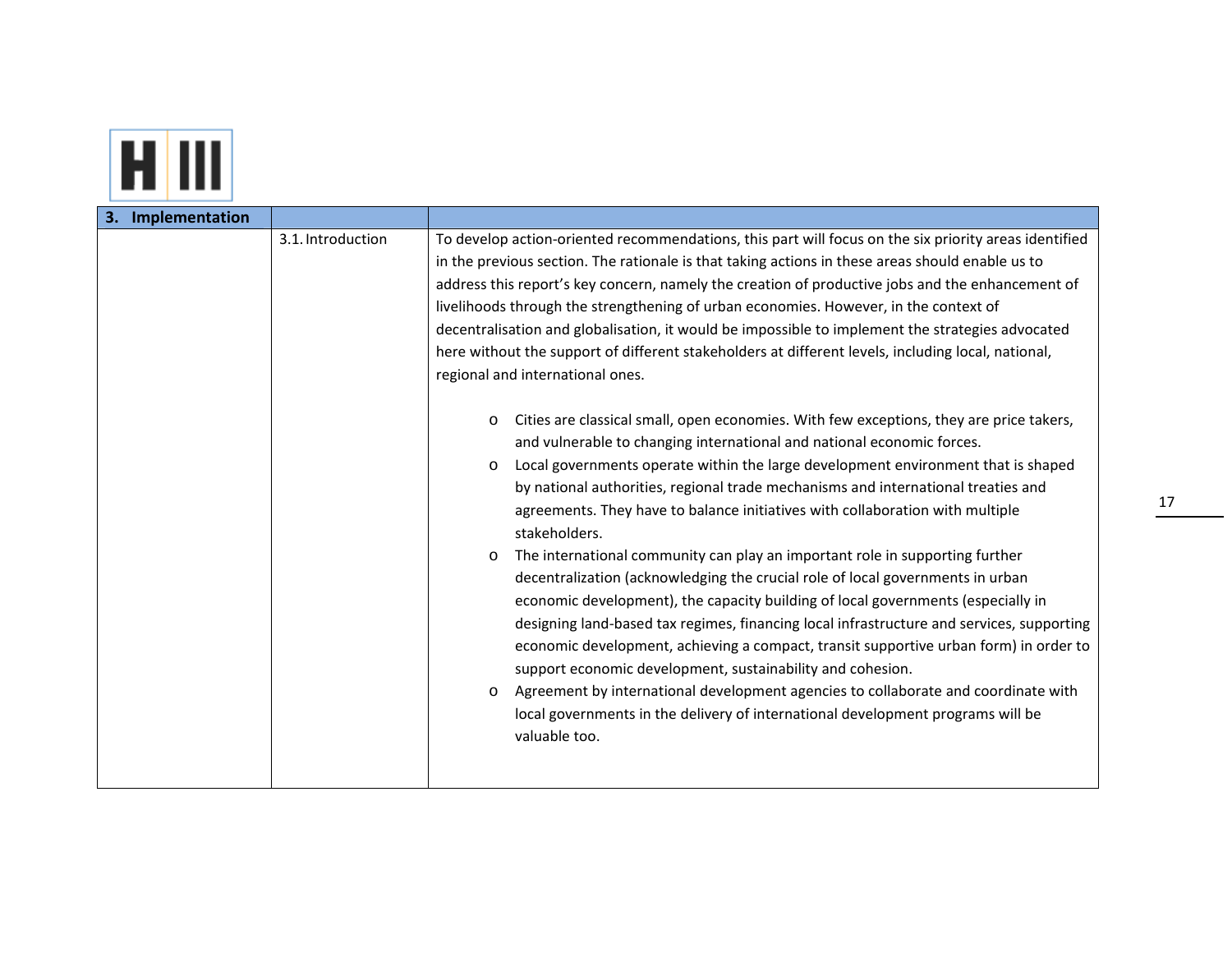# **EL III**

| 3.2. Specific actions<br>in six key areas | To achieve focus and impact, we recommend three specific actions (for different stakeholders) for<br>each of the six priority policy areas identified in Part 2. Tentatively, these are as follows:                                                                                                                                                                                                                                                                                                                                                                                                                                                                              |
|-------------------------------------------|----------------------------------------------------------------------------------------------------------------------------------------------------------------------------------------------------------------------------------------------------------------------------------------------------------------------------------------------------------------------------------------------------------------------------------------------------------------------------------------------------------------------------------------------------------------------------------------------------------------------------------------------------------------------------------|
|                                           | o Enabling markets to work<br>Macro-economic reforms of various markets: (1) land markets (titling, legal clarity, building<br>and land use regulations); (2) construction sector (corruption, procurement, barriers to<br>entry); (3) access to finance (mortgage markets).<br>Lighter business regulation (registration, formalisation, barriers to entry)<br>Facilitation of foreign trade and investment                                                                                                                                                                                                                                                                     |
|                                           | o Infrastructure and service provision<br>Formulation of medium- and long-term infrastructure development plans. Balance the<br>efforts to meet the infrastructural needs of both businesses and households, with<br>awareness of both inter-personal equity and environmental constraints.<br>To actively explore tripartite partnerships between the government, the private sector and<br>local communities of the poor in infrastructure provision<br>Giving local governments greater discretionary power in resource allocation and the setting<br>of service standards regarding infrastructure. Balance this with the setting of service floors<br>and spending targets. |
|                                           | o Urban finance<br>To increase the role of land value taxation to support municipal services and infrastructure;<br>explore alternative ways of capturing land value uplift to complement property or land<br>value tax.<br>Implementation of greater fiscal decentralisation; giving borrowing powers to qualified<br>local governments                                                                                                                                                                                                                                                                                                                                         |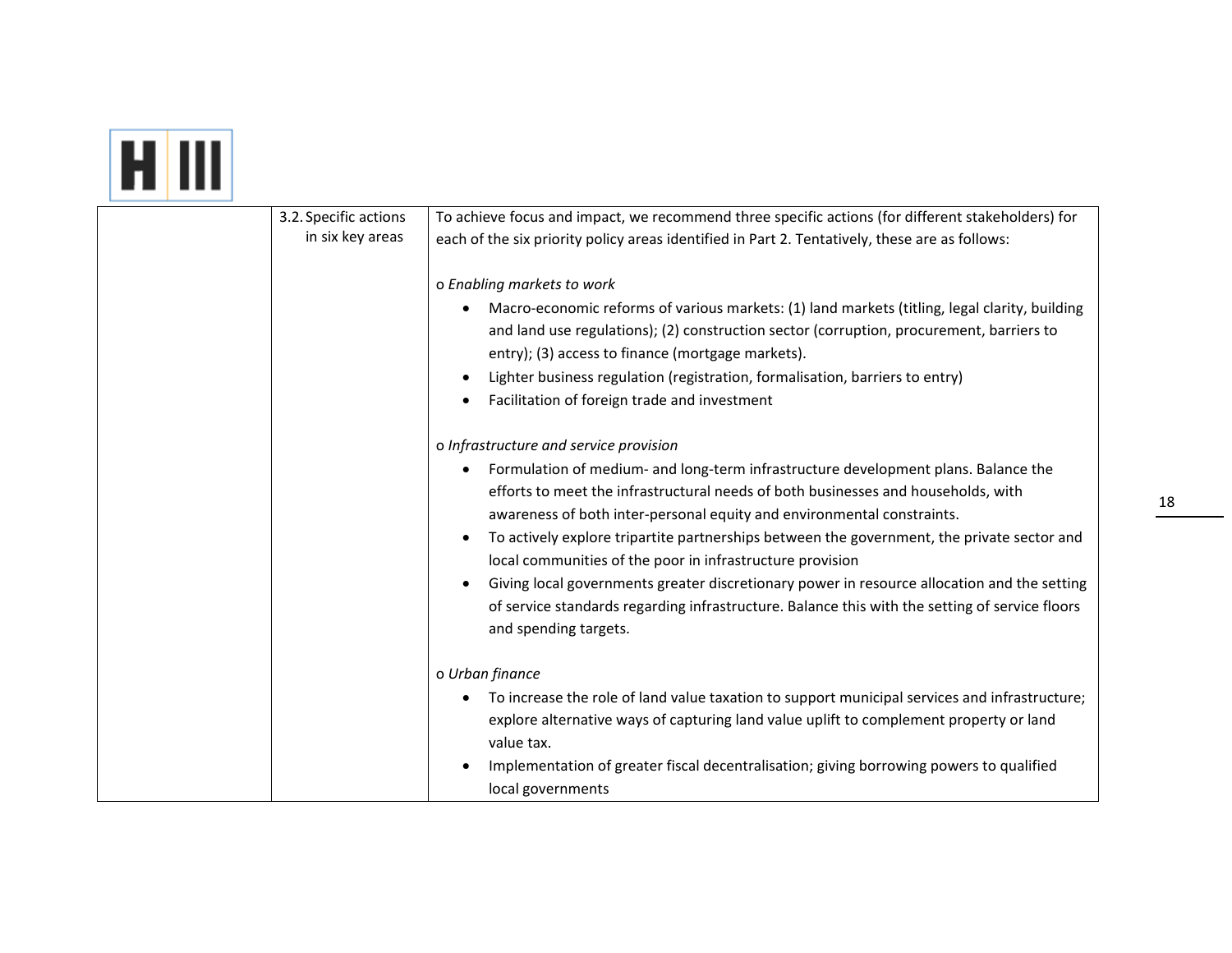## **ET IIII**

| Actively explore private-public partnerships for infrastructure investment; give careful         |
|--------------------------------------------------------------------------------------------------|
| consideration to the distribution of costs and benefits of such investment.                      |
|                                                                                                  |
| o Strategic and land-use planning                                                                |
| Develop medium- and long-term City Development Strategies and use these to coordinate            |
| land use, sectoral growth, infrastructure, and investment planning (including skills).           |
| Coordinate such strategies with national development strategies.                                 |
| Review of building and land-use regulation with a view to encouraging density,                   |
| connectedness and the transition towards a low-carbon economy and society.                       |
| Clarify and enforce land rights                                                                  |
|                                                                                                  |
| o Business support initiatives                                                                   |
| Adoption of a pro-business stance and capacity building of local officials in this regard. Local |
| planners and decision-makers need to understand their tradeable sectors in regional and          |
| international markets and investigate whether there are specific actions that might improve      |
| their competitiveness. Identify comparative advantages and priority areas for investment to      |
| leverage and further develop the existing assets of the city.                                    |
| Tailoring support to the differing needs of different types of business, including the           |
| SMEs and the informal sector.                                                                    |
| Incentivising the formalisation of informal businesses and employment.                           |
|                                                                                                  |
| o Urban governance                                                                               |
| Clearer demarcation of boundary of competencies between central, state, metropolitan             |
| and local governments                                                                            |
| Adoption of governance structures and procedures that give different stakeholders                |
| (including the private sector, universities, the trade unions, the informal sector, etc.) real   |
|                                                                                                  |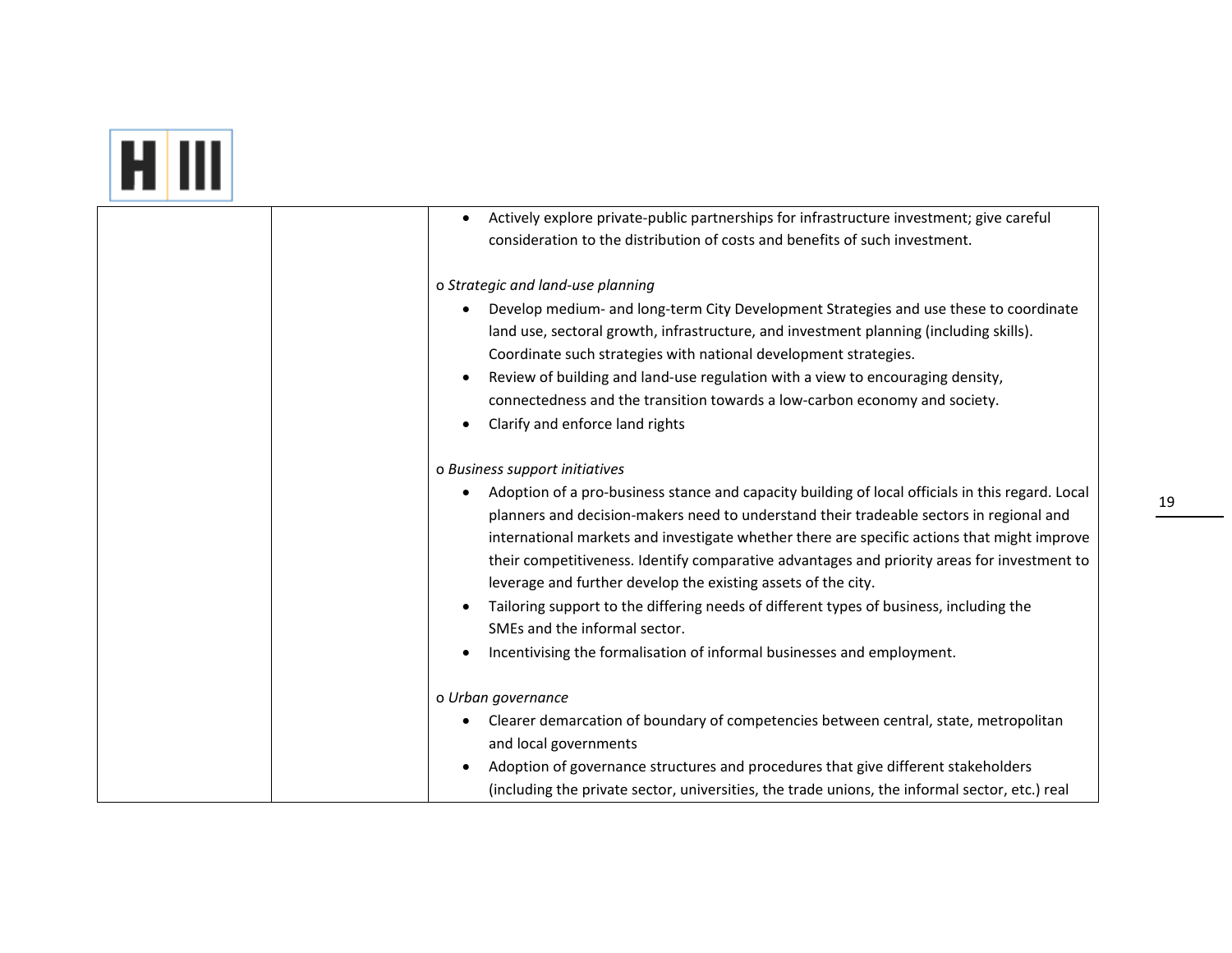| voice and influence in decision making<br>Strengthening of the monitoring and evaluation mechanisms of government programmes;<br>enhancing transparency through measures such as e-government.<br>3.3. Indicators of<br>Possible distinction between three types of indicators: procedural, structural and socioeconomic<br>successful<br>outcome.<br>implementation,<br>monitoring and<br>o Procedural:<br>evaluation<br>Formulation and publication of Urban Economic Development Strategy and Spatial<br>$\bullet$<br>Development Plan, etc.<br>Publication of legislation on foreign direct investment, use of private sector investment in<br>$\bullet$<br>infrastructure development, transfer of property rights, etc.<br>o Structural:<br>Shares of local governments in total public revenue and expenditure<br>Locally-raised revenue as percentage of local revenue<br>$\bullet$<br>Shares of formal employment vs informal employment<br>$\bullet$<br>Structural changes by GDP and employment over time<br>Increase in the proportion of renewables in energy sources over time<br>o Outcomes<br>Social and economic indicators disaggregated by geography, age, and sex by local, national,<br>$\bullet$<br>and global urban observatories (i.e. employment, education, income, etc.)<br>Urban infrastructure and services provision (i.e. transport connectivity, potable water, |  |  |
|-------------------------------------------------------------------------------------------------------------------------------------------------------------------------------------------------------------------------------------------------------------------------------------------------------------------------------------------------------------------------------------------------------------------------------------------------------------------------------------------------------------------------------------------------------------------------------------------------------------------------------------------------------------------------------------------------------------------------------------------------------------------------------------------------------------------------------------------------------------------------------------------------------------------------------------------------------------------------------------------------------------------------------------------------------------------------------------------------------------------------------------------------------------------------------------------------------------------------------------------------------------------------------------------------------------------------------------------------------------------------------------------------|--|--|
|                                                                                                                                                                                                                                                                                                                                                                                                                                                                                                                                                                                                                                                                                                                                                                                                                                                                                                                                                                                                                                                                                                                                                                                                                                                                                                                                                                                                 |  |  |
|                                                                                                                                                                                                                                                                                                                                                                                                                                                                                                                                                                                                                                                                                                                                                                                                                                                                                                                                                                                                                                                                                                                                                                                                                                                                                                                                                                                                 |  |  |
|                                                                                                                                                                                                                                                                                                                                                                                                                                                                                                                                                                                                                                                                                                                                                                                                                                                                                                                                                                                                                                                                                                                                                                                                                                                                                                                                                                                                 |  |  |
|                                                                                                                                                                                                                                                                                                                                                                                                                                                                                                                                                                                                                                                                                                                                                                                                                                                                                                                                                                                                                                                                                                                                                                                                                                                                                                                                                                                                 |  |  |
|                                                                                                                                                                                                                                                                                                                                                                                                                                                                                                                                                                                                                                                                                                                                                                                                                                                                                                                                                                                                                                                                                                                                                                                                                                                                                                                                                                                                 |  |  |
|                                                                                                                                                                                                                                                                                                                                                                                                                                                                                                                                                                                                                                                                                                                                                                                                                                                                                                                                                                                                                                                                                                                                                                                                                                                                                                                                                                                                 |  |  |
|                                                                                                                                                                                                                                                                                                                                                                                                                                                                                                                                                                                                                                                                                                                                                                                                                                                                                                                                                                                                                                                                                                                                                                                                                                                                                                                                                                                                 |  |  |
|                                                                                                                                                                                                                                                                                                                                                                                                                                                                                                                                                                                                                                                                                                                                                                                                                                                                                                                                                                                                                                                                                                                                                                                                                                                                                                                                                                                                 |  |  |
|                                                                                                                                                                                                                                                                                                                                                                                                                                                                                                                                                                                                                                                                                                                                                                                                                                                                                                                                                                                                                                                                                                                                                                                                                                                                                                                                                                                                 |  |  |
|                                                                                                                                                                                                                                                                                                                                                                                                                                                                                                                                                                                                                                                                                                                                                                                                                                                                                                                                                                                                                                                                                                                                                                                                                                                                                                                                                                                                 |  |  |
|                                                                                                                                                                                                                                                                                                                                                                                                                                                                                                                                                                                                                                                                                                                                                                                                                                                                                                                                                                                                                                                                                                                                                                                                                                                                                                                                                                                                 |  |  |
|                                                                                                                                                                                                                                                                                                                                                                                                                                                                                                                                                                                                                                                                                                                                                                                                                                                                                                                                                                                                                                                                                                                                                                                                                                                                                                                                                                                                 |  |  |
|                                                                                                                                                                                                                                                                                                                                                                                                                                                                                                                                                                                                                                                                                                                                                                                                                                                                                                                                                                                                                                                                                                                                                                                                                                                                                                                                                                                                 |  |  |
|                                                                                                                                                                                                                                                                                                                                                                                                                                                                                                                                                                                                                                                                                                                                                                                                                                                                                                                                                                                                                                                                                                                                                                                                                                                                                                                                                                                                 |  |  |
|                                                                                                                                                                                                                                                                                                                                                                                                                                                                                                                                                                                                                                                                                                                                                                                                                                                                                                                                                                                                                                                                                                                                                                                                                                                                                                                                                                                                 |  |  |
|                                                                                                                                                                                                                                                                                                                                                                                                                                                                                                                                                                                                                                                                                                                                                                                                                                                                                                                                                                                                                                                                                                                                                                                                                                                                                                                                                                                                 |  |  |
|                                                                                                                                                                                                                                                                                                                                                                                                                                                                                                                                                                                                                                                                                                                                                                                                                                                                                                                                                                                                                                                                                                                                                                                                                                                                                                                                                                                                 |  |  |
|                                                                                                                                                                                                                                                                                                                                                                                                                                                                                                                                                                                                                                                                                                                                                                                                                                                                                                                                                                                                                                                                                                                                                                                                                                                                                                                                                                                                 |  |  |
|                                                                                                                                                                                                                                                                                                                                                                                                                                                                                                                                                                                                                                                                                                                                                                                                                                                                                                                                                                                                                                                                                                                                                                                                                                                                                                                                                                                                 |  |  |
|                                                                                                                                                                                                                                                                                                                                                                                                                                                                                                                                                                                                                                                                                                                                                                                                                                                                                                                                                                                                                                                                                                                                                                                                                                                                                                                                                                                                 |  |  |
|                                                                                                                                                                                                                                                                                                                                                                                                                                                                                                                                                                                                                                                                                                                                                                                                                                                                                                                                                                                                                                                                                                                                                                                                                                                                                                                                                                                                 |  |  |
|                                                                                                                                                                                                                                                                                                                                                                                                                                                                                                                                                                                                                                                                                                                                                                                                                                                                                                                                                                                                                                                                                                                                                                                                                                                                                                                                                                                                 |  |  |
|                                                                                                                                                                                                                                                                                                                                                                                                                                                                                                                                                                                                                                                                                                                                                                                                                                                                                                                                                                                                                                                                                                                                                                                                                                                                                                                                                                                                 |  |  |
|                                                                                                                                                                                                                                                                                                                                                                                                                                                                                                                                                                                                                                                                                                                                                                                                                                                                                                                                                                                                                                                                                                                                                                                                                                                                                                                                                                                                 |  |  |
|                                                                                                                                                                                                                                                                                                                                                                                                                                                                                                                                                                                                                                                                                                                                                                                                                                                                                                                                                                                                                                                                                                                                                                                                                                                                                                                                                                                                 |  |  |
|                                                                                                                                                                                                                                                                                                                                                                                                                                                                                                                                                                                                                                                                                                                                                                                                                                                                                                                                                                                                                                                                                                                                                                                                                                                                                                                                                                                                 |  |  |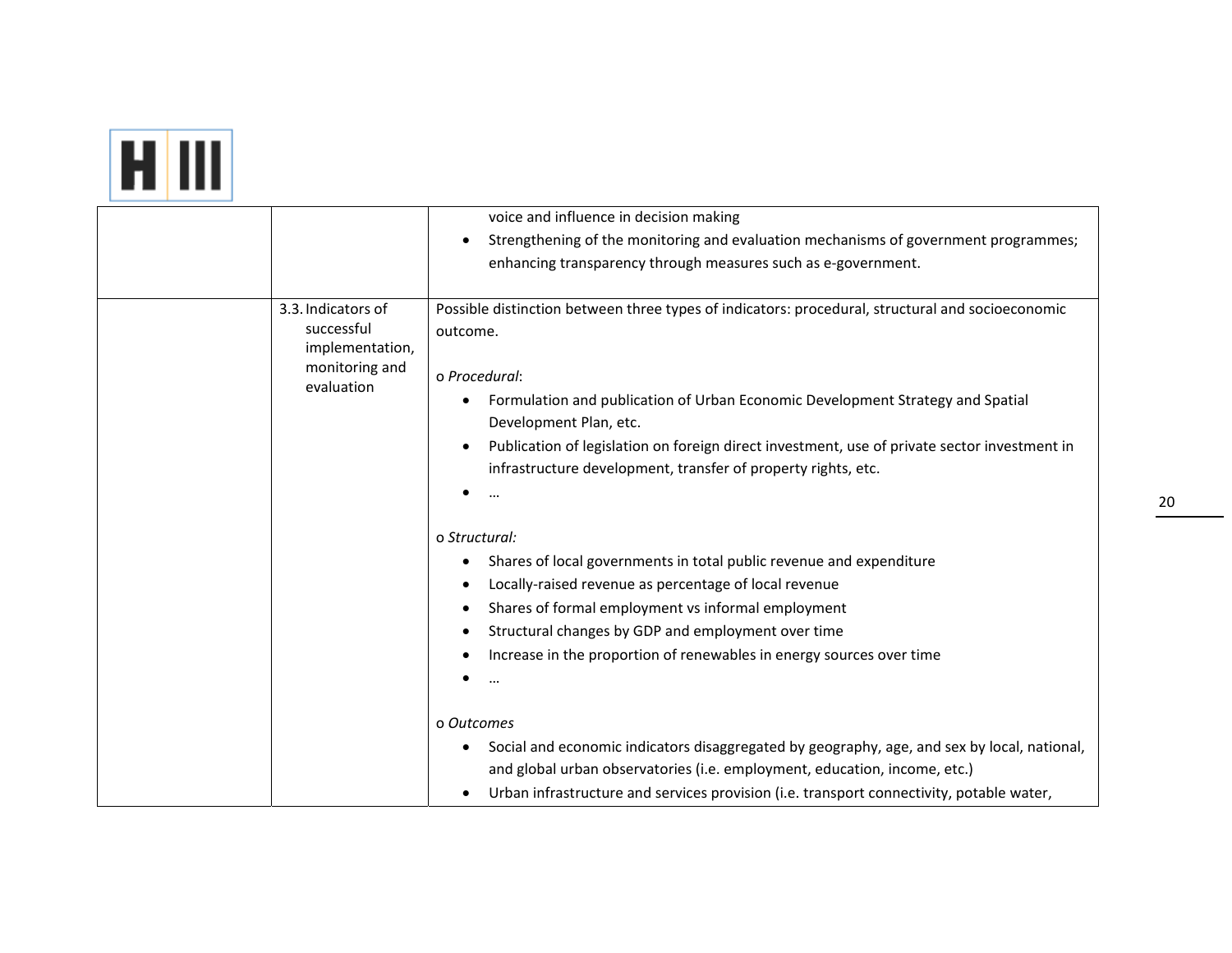|                                                                                     | sewerage, solid waste collection, housing, etc.)<br>Security (i.e. crime rate, etc.)<br>$\bullet$<br>Environmental sustainability (i.e. air quality, GHG emissions per capita, per capita urban<br>٠                                                                                                                                                                                                                                                                                                                                                                                                                    |
|-------------------------------------------------------------------------------------|-------------------------------------------------------------------------------------------------------------------------------------------------------------------------------------------------------------------------------------------------------------------------------------------------------------------------------------------------------------------------------------------------------------------------------------------------------------------------------------------------------------------------------------------------------------------------------------------------------------------------|
|                                                                                     | green areas, land use density; resilience measures adopted, etc.)<br>Urban economy (i.e. GDP per capita; annual growth rate of GDP; job creation, formal<br>$\bullet$<br>economic units creation, access to credit, etc.)<br>Urban governance: local government budget, capital investment per capita, etc.<br>$\bullet$                                                                                                                                                                                                                                                                                                |
|                                                                                     | o Monitoring and evaluation mechanisms<br>National census and annual statistics<br>Local urban observatories<br>Household surveys<br>٠<br>Labour force surveys<br><b>Business climate surveys</b>                                                                                                                                                                                                                                                                                                                                                                                                                       |
| 3.4. Analysing<br>financial<br>resources<br>required and<br>their<br>sustainability | Between US \$1.9 and US\$3.1 trillion additional investments are needed annually to realise the<br>$\circ$<br>SDGs. While it is unrealistic for increased public investment to fill the gaps, available investible<br>private capital is in far excess of needed investment to do so (UNCTAD 2014).<br>instruments for<br>Total investment in economic infrastructure - power, transport, telecommunication and water<br>O<br>and sanitation- in developing countries needs to rise from the current level of \$1 trillion per<br>year to between \$1.6 trillion and \$2.5 trillion annually over the period 2015-2030. |
|                                                                                     | Economies at different income levels have markedly different participation by different kinds of<br>O<br>financial sources, reflecting their differing ability to attract private capital and aid [TABLE]. The<br>proportion of private capital in SDGs sector investment is about twice as high in developed                                                                                                                                                                                                                                                                                                           |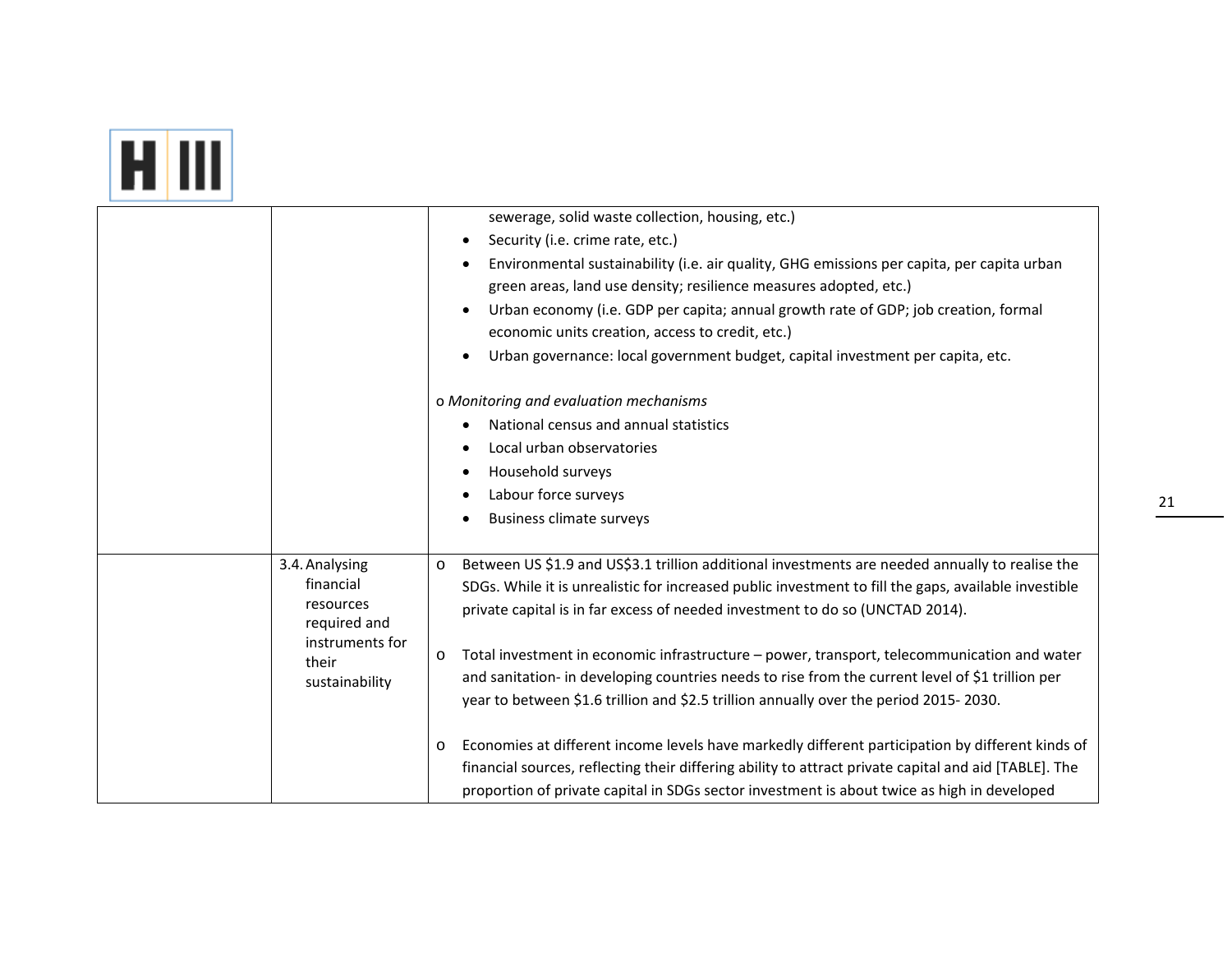|--|

|                   | countries (approx.75%) as those in developing countries, whereas the contribution of foreign<br>direct investment (FDI) in developing and transition economies is twice as high as that in the<br>least developed countries (LDCs).                                                                                                                                                                                                                                                                                                                                                                                                                    |
|-------------------|--------------------------------------------------------------------------------------------------------------------------------------------------------------------------------------------------------------------------------------------------------------------------------------------------------------------------------------------------------------------------------------------------------------------------------------------------------------------------------------------------------------------------------------------------------------------------------------------------------------------------------------------------------|
|                   | One possible financing option is to increase the share of private sector contribution in<br>$\circ$<br>developing countries to the level of developed countries by accelerating the growth rate of<br>private investment. For LDCs, in order to fill the investment gap, doubling the growth rate of<br>private investment (to 15% per annum) would still require the tripling of public investment<br>(including aid) in the next 15 years (UNCTAD 2014).                                                                                                                                                                                             |
|                   | How to channel private investment into SDGs related areas is a crucial question. For LDCs and<br>$\circ$<br>other vulnerable economies, however, public sector investment, especially in climate<br>adaptation, health and education, will remain the main option.                                                                                                                                                                                                                                                                                                                                                                                     |
| 3.5. Analysing    | Some of the Agenda 2030 goals have direct relationship with Sustainable Urban Economic                                                                                                                                                                                                                                                                                                                                                                                                                                                                                                                                                                 |
| linkages with the | Development, including:                                                                                                                                                                                                                                                                                                                                                                                                                                                                                                                                                                                                                                |
| Agenda 2030       | Goal 6. Ensure availability and sustainable management of water and sanitation for all.<br>O<br>Goal 7. Ensure access to affordable, reliable, sustainable and modern energy for all.<br>O<br>Goal 8. Promote sustained, inclusive and sustainable economic growth, full and productive<br>O<br>employment and decent work for all.<br>Goal 9. Build resilient infrastructure, promote inclusive, and sustainable industrialization<br>$\circ$<br>and foster innovation.<br>Goal 11. Make cities and human settlements inclusive, safe, resilient, and sustainable<br>O<br>Goal 12. Ensure sustainable consumption and production patterns.<br>$\circ$ |
|                   | Goal 13. Take urgent action to combat climate change and its impacts.<br>O                                                                                                                                                                                                                                                                                                                                                                                                                                                                                                                                                                             |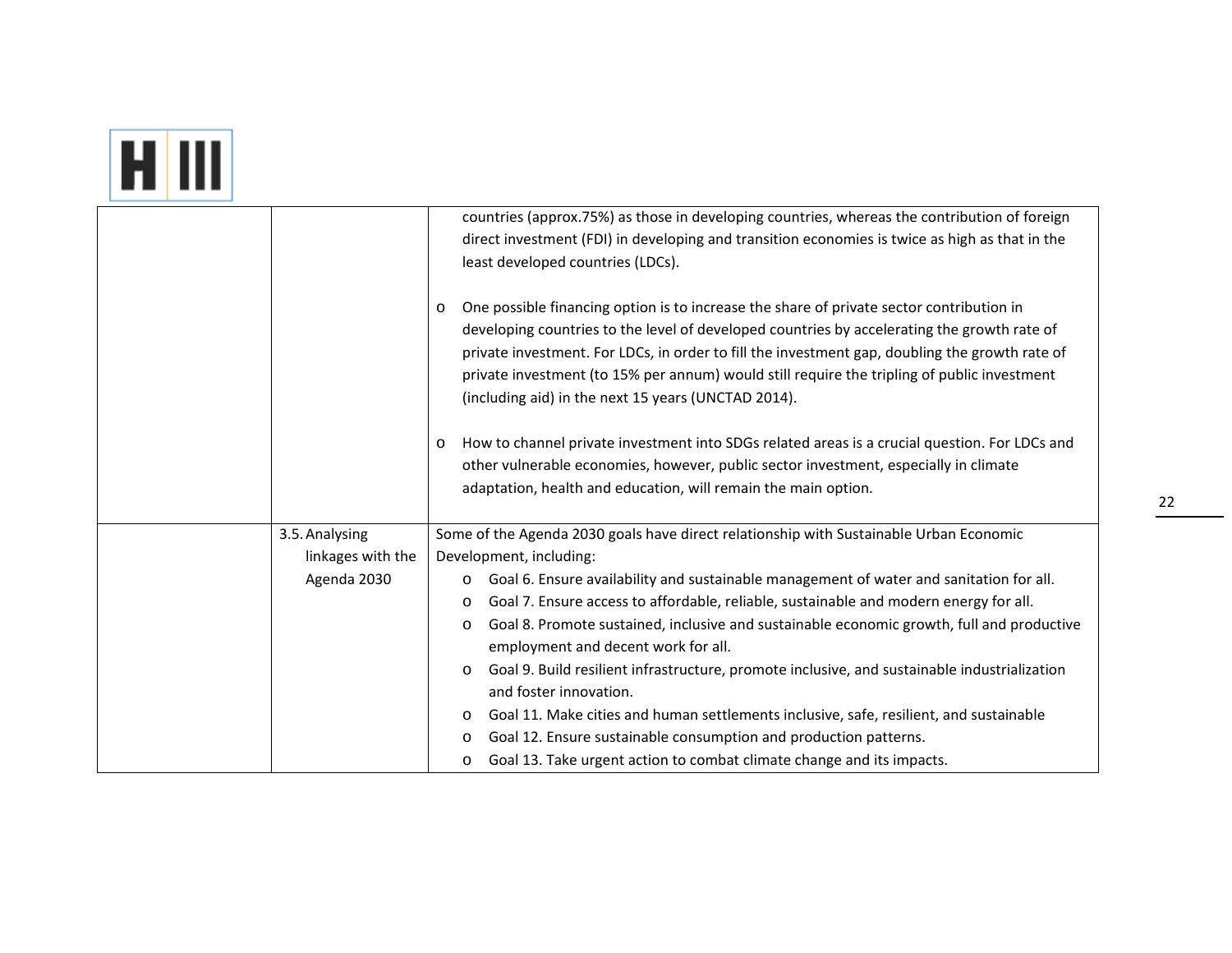

#### **Box 1: Compact Cities**

Cities in different stages of development have, in general, very different conditions with respect to infrastructure and location of residents and jobs. These conditions can only be changed overtime, but they can have <sup>a</sup> huge impact on urban economic development. Hence, urban economic strategies should be linked and embedded in the long term strategic city plans and take into account and consider the benefits in city efficiency that may come from an upgraded infrastructure and the proximity between residents and jobs.

In this context, the concept of the compact city emerges in opposition to the sprawling city. Compact cities are, in general, linked to higher population densities and to <sup>a</sup> somehow constrained city area. Although these conditions are important, they should be augmented by other conditions such that density comes together with quality of life. Density enables and requires compatible public transportation systems, and when associated with mixed use and mixed income may lead to vibrant, healthier, safer and more diversified neighborhoods with more walking and non-motorised trips. Quality and green public spaces are also essential ingredients of these denser neighborhoods and there should be compatibility between both the planned infrastructures and higher densities.

In order to obtain over time compact cities, <sup>a</sup> number of public policy instruments should be used specially land use management and regulations. The benefits of <sup>a</sup> compact city are many, such as energy efficiency, shorter trips, more people interactions, <sup>a</sup> more physically active population, vibrant and safer neighborhoods, greater economic activity and more employment opportunities. Compact cities also bring advantages to the city administration as the infrastructure and public facilities are utilized more intensively, city maintenance is facilitated, fewer trips to collect garbage are required, among other benefits.